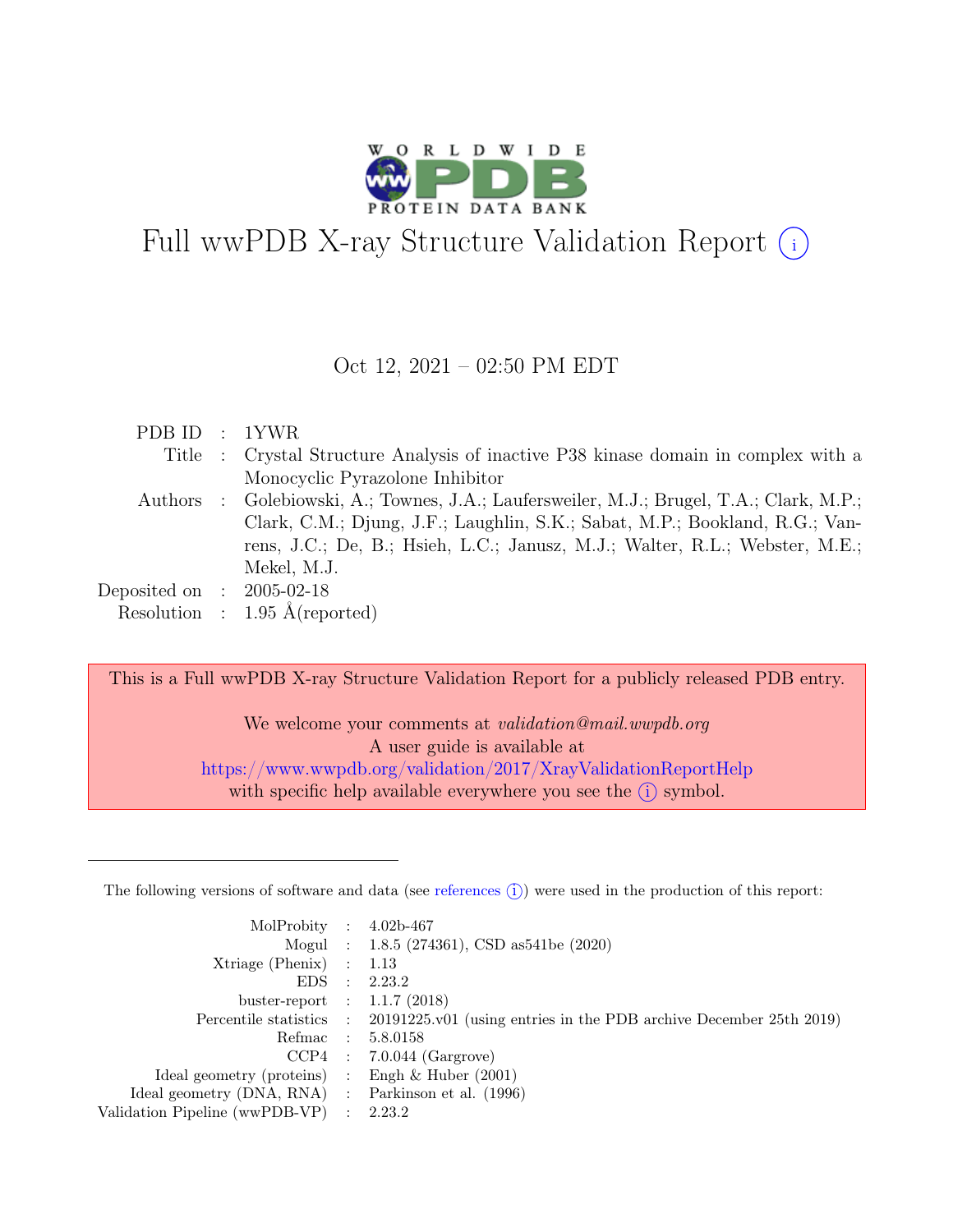# 1 Overall quality at a glance  $(i)$

The following experimental techniques were used to determine the structure: X-RAY DIFFRACTION

The reported resolution of this entry is 1.95 Å.

Percentile scores (ranging between 0-100) for global validation metrics of the entry are shown in the following graphic. The table shows the number of entries on which the scores are based.



| Metric                | Whole archive | Similar resolution                    |
|-----------------------|---------------|---------------------------------------|
|                       | $(\#Entries)$ | (#Entries, resolution range( $\AA$ )) |
| Clashscore            | 141614        | $2705(1.96-1.96)$                     |
| Ramachandran outliers | 138981        | 2678 (1.96-1.96)                      |
| Sidechain outliers    | 138945        | 2678 (1.96-1.96)                      |
| RSRZ outliers         | 127900        | $2539(1.96-1.96)$                     |

The table below summarises the geometric issues observed across the polymeric chains and their fit to the electron density. The red, orange, yellow and green segments of the lower bar indicate the fraction of residues that contain outliers for  $>=$  3, 2, 1 and 0 types of geometric quality criteria respectively. A grey segment represents the fraction of residues that are not modelled. The numeric value for each fraction is indicated below the corresponding segment, with a dot representing fractions <=5% The upper red bar (where present) indicates the fraction of residues that have poor fit to the electron density. The numeric value is given above the bar.

| 8%         | Length |  | $\gamma$ hain |  | Quality of chain |           |
|------------|--------|--|---------------|--|------------------|-----------|
| 360<br>50% |        |  |               |  | 32%              | 11%<br>6% |

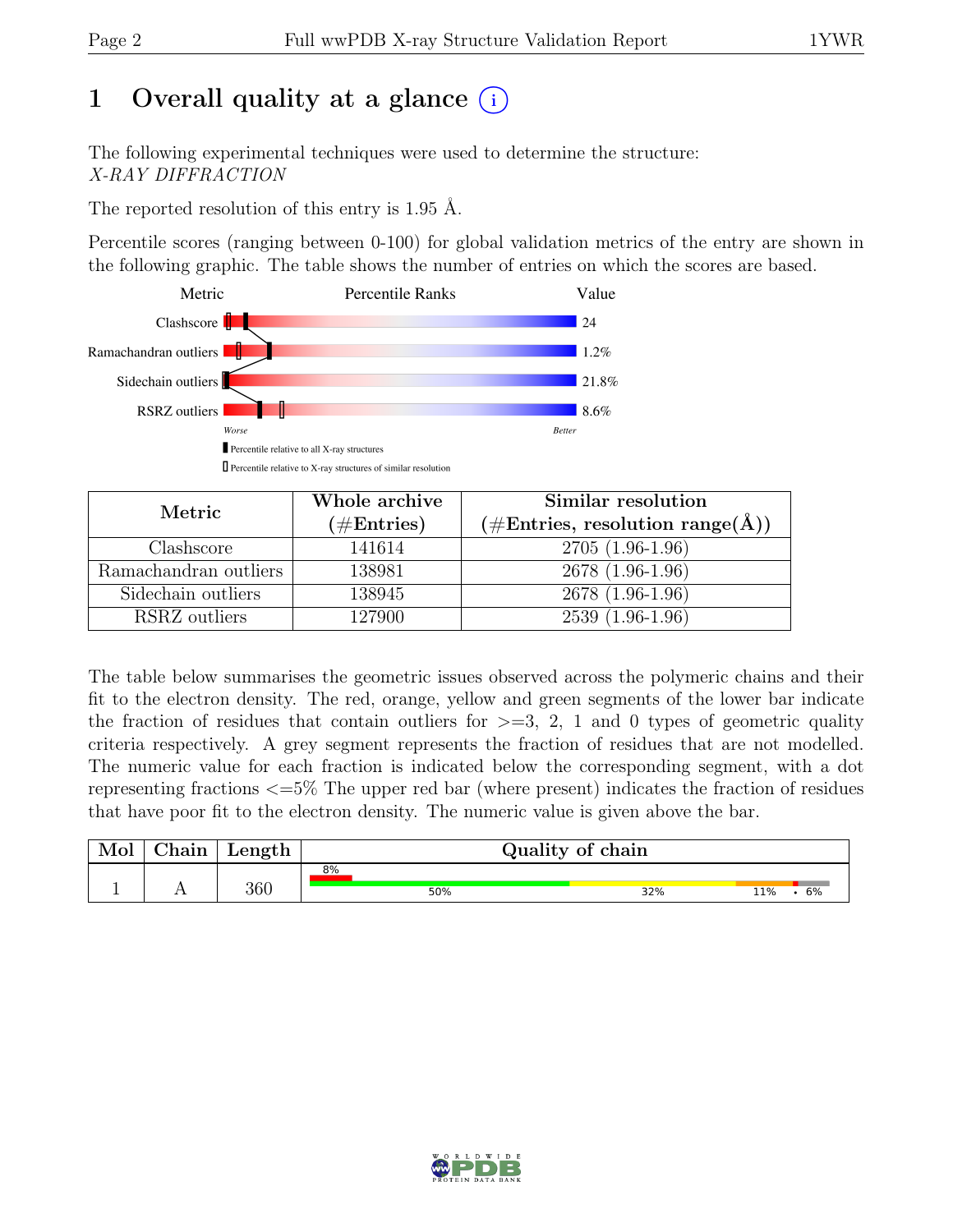# 2 Entry composition (i)

There are 3 unique types of molecules in this entry. The entry contains 2959 atoms, of which 0 are hydrogens and 0 are deuteriums.

In the tables below, the ZeroOcc column contains the number of atoms modelled with zero occupancy, the AltConf column contains the number of residues with at least one atom in alternate conformation and the Trace column contains the number of residues modelled with at most 2 atoms.

• Molecule 1 is a protein called Mitogen-activated protein kinase 14.

| Mol | Chain Residues |               |     | Atoms |     |    | ZeroOcc | $\mid$ AltConf $\mid$ Trace |  |
|-----|----------------|---------------|-----|-------|-----|----|---------|-----------------------------|--|
|     | 338            | Total<br>2728 | 748 | 470   | 498 | 12 |         |                             |  |

There are 3 discrepancies between the modelled and reference sequences:

| Chain |     | Residue   Modelled   Actual |      | Comment                          | Reference         |
|-------|-----|-----------------------------|------|----------------------------------|-------------------|
|       | 180 |                             | THR  | engineered mutation   UNP P47811 |                   |
|       | 182 | <b>PHE</b>                  | TYR. | engineered mutation   UNP P47811 |                   |
|       | 263 | THR                         |      | conflict                         | <b>UNP P47811</b> |

• Molecule 2 is 4-(4-FLUOROPHENYL)-1-METHYL-5-(2-{[(1S)-1-PHENYLETHYL]A MINO}PYRIMIDIN-4-YL)-2-PIPERIDIN-4-YL-1,2-DIHYDRO-3H-PYRAZOL-3-ONE (three-letter code: LI9) (formula:  $C_{27}H_{29}FN_6O$ ).



|  | Chain Residues |                |         | Atoms |  | ZeroOcc   AltConf |
|--|----------------|----------------|---------|-------|--|-------------------|
|  |                | $_{\rm Total}$ | (' F' N |       |  |                   |

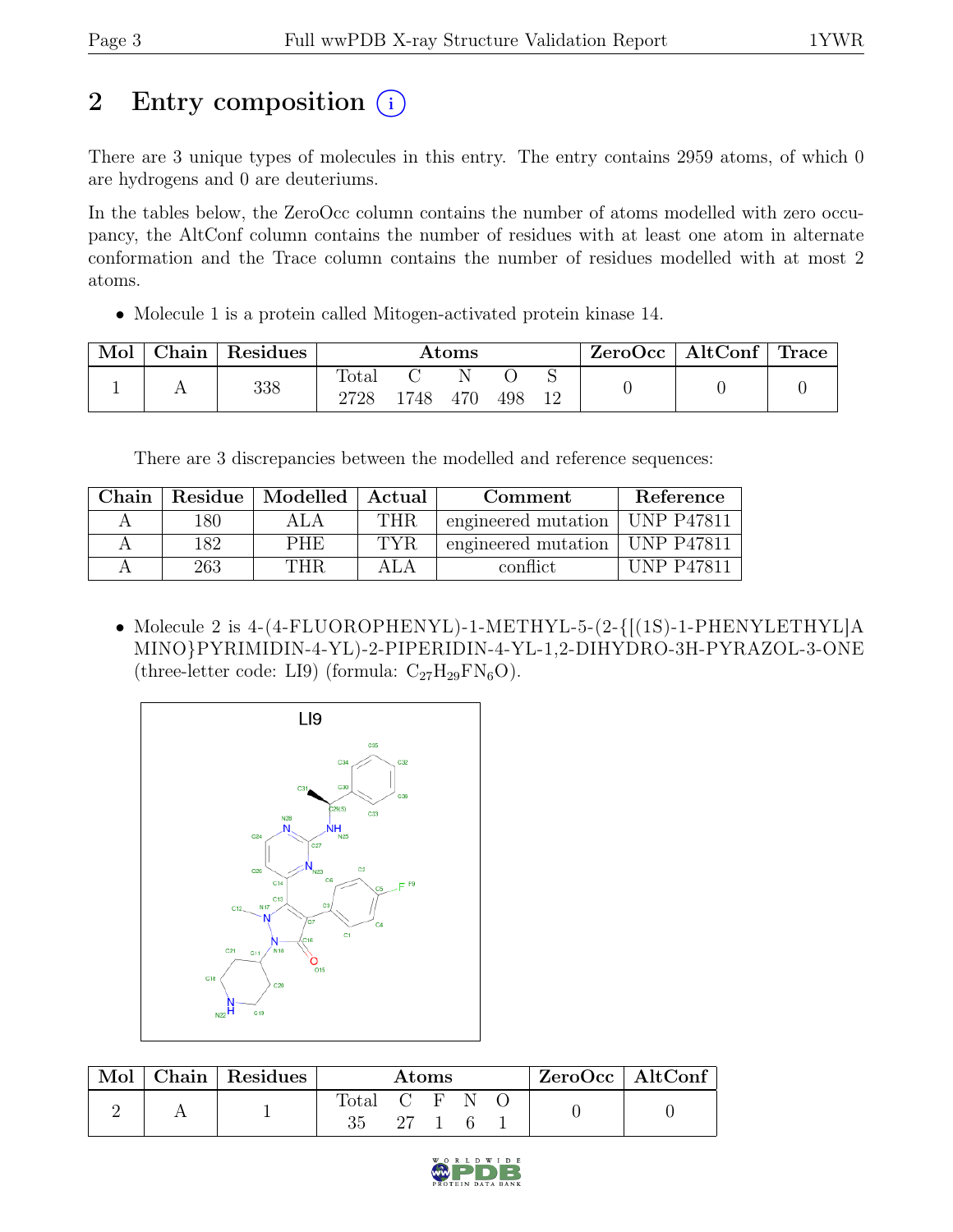$\bullet\,$  Molecule 3 is water.

|  | Mol   Chain   Residues | <b>Atoms</b>        | ZeroOcc   AltConf |  |
|--|------------------------|---------------------|-------------------|--|
|  | 196                    | Total<br>196<br>196 |                   |  |

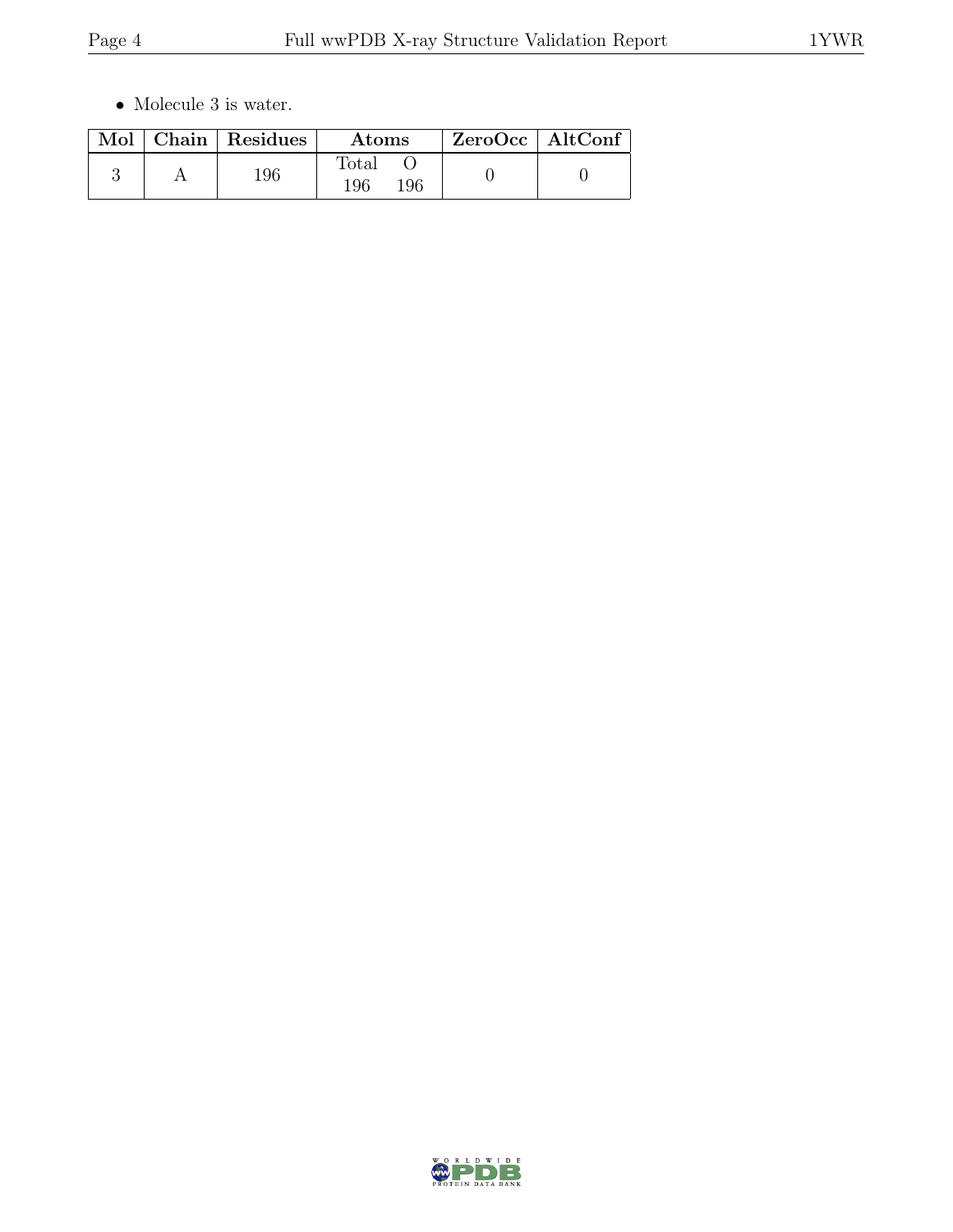# 3 Residue-property plots  $(i)$

These plots are drawn for all protein, RNA, DNA and oligosaccharide chains in the entry. The first graphic for a chain summarises the proportions of the various outlier classes displayed in the second graphic. The second graphic shows the sequence view annotated by issues in geometry and electron density. Residues are color-coded according to the number of geometric quality criteria for which they contain at least one outlier:  $green = 0$ , yellow  $= 1$ , orange  $= 2$  and red  $= 3$  or more. A red dot above a residue indicates a poor fit to the electron density (RSRZ > 2). Stretches of 2 or more consecutive residues without any outlier are shown as a green connector. Residues present in the sample, but not in the model, are shown in grey.



• Molecule 1: Mitogen-activated protein kinase 14

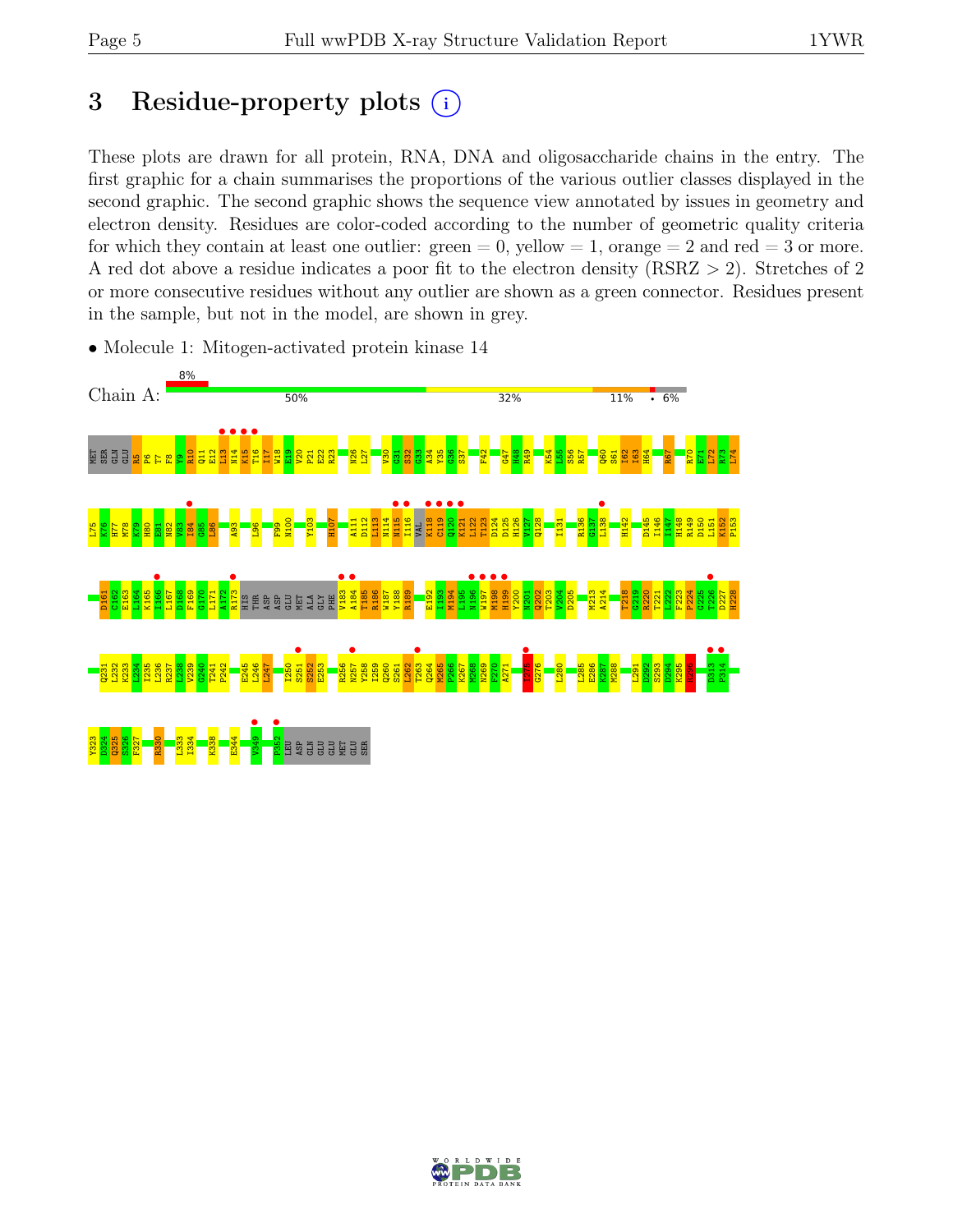# 4 Data and refinement statistics  $(i)$

| Property                                                             | Value                                            | <b>Source</b> |
|----------------------------------------------------------------------|--------------------------------------------------|---------------|
| $\overline{\text{Space}}$ group                                      | P 21 21 21                                       | Depositor     |
| Cell constants                                                       | 74.58Å<br>65.74Å<br>77.38Å                       |               |
| a, b, c, $\alpha$ , $\beta$ , $\gamma$                               | $90.00^\circ$<br>$90.00^\circ$<br>$90.00^\circ$  | Depositor     |
| Resolution $(A)$                                                     | $-1.95$<br>50.00                                 | Depositor     |
|                                                                      | 33.59<br>1.90                                    | <b>EDS</b>    |
| % Data completeness                                                  | 98.7 (50.00-1.95)                                | Depositor     |
| (in resolution range)                                                | $92.1(33.59-1.90)$                               | <b>EDS</b>    |
| $\mathrm{R}_{merge}$                                                 | (Not available)                                  | Depositor     |
| $\mathrm{R}_{sym}$                                                   | 0.04                                             | Depositor     |
| $\langle I/\sigma(I) \rangle$ <sup>1</sup>                           | $-0.65$ (at 1.89Å)                               | Xtriage       |
| Refinement program                                                   | SHELXL-97                                        | Depositor     |
|                                                                      | (Not available)<br>0.221<br>$\ddot{\phantom{a}}$ | Depositor     |
| $R, R_{free}$                                                        | (Not available)<br>0.212<br>$\ddot{\phantom{a}}$ | DCC           |
| $R_{free}$ test set                                                  | No test flags present.                           | wwPDB-VP      |
| Wilson B-factor $(A^2)$                                              | 32.6                                             | Xtriage       |
| Anisotropy                                                           | 0.281                                            | Xtriage       |
| Bulk solvent $k_{sol}(e/\mathring{A}^3)$ , $B_{sol}(\mathring{A}^2)$ | $0.33$ , $109.8$                                 | <b>EDS</b>    |
| L-test for twinning <sup>2</sup>                                     | $< L >$ = 0.48, $< L2$ > = 0.31                  | Xtriage       |
| Estimated twinning fraction                                          | $0.025$ for $-h, l, k$                           | Xtriage       |
| $F_o, F_c$ correlation                                               | 0.94                                             | <b>EDS</b>    |
| Total number of atoms                                                | 2959                                             | wwPDB-VP      |
| Average B, all atoms $(A^2)$                                         | 46.0                                             | wwPDB-VP      |

Xtriage's analysis on translational NCS is as follows: The largest off-origin peak in the Patterson function is 4.61% of the height of the origin peak. No significant pseudotranslation is detected.

<sup>&</sup>lt;sup>2</sup>Theoretical values of  $\langle |L| \rangle$ ,  $\langle L^2 \rangle$  for acentric reflections are 0.5, 0.333 respectively for untwinned datasets, and 0.375, 0.2 for perfectly twinned datasets.



<span id="page-5-1"></span><span id="page-5-0"></span><sup>1</sup> Intensities estimated from amplitudes.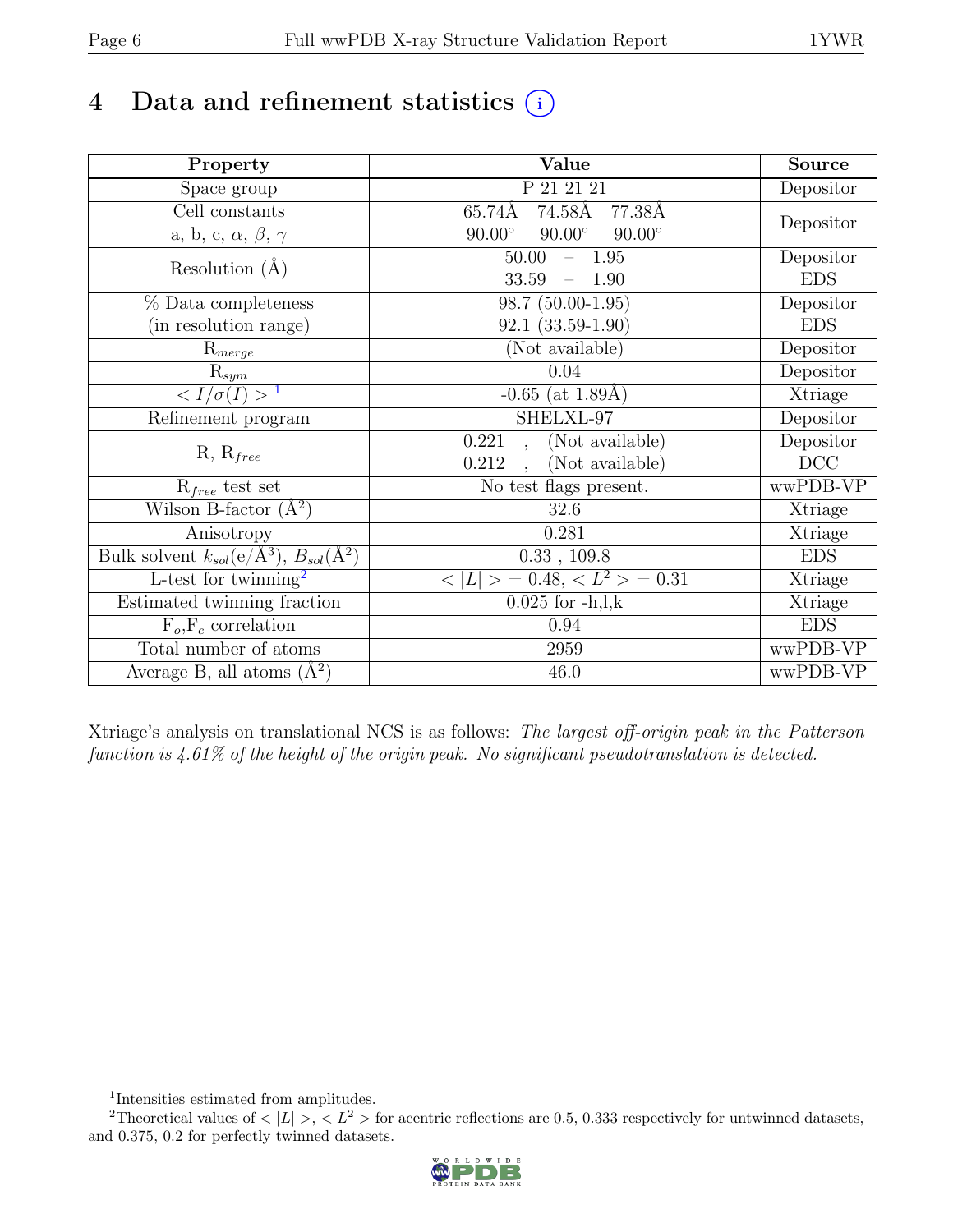# 5 Model quality  $(i)$

## 5.1 Standard geometry  $(i)$

Bond lengths and bond angles in the following residue types are not validated in this section: LI9

The Z score for a bond length (or angle) is the number of standard deviations the observed value is removed from the expected value. A bond length (or angle) with  $|Z| > 5$  is considered an outlier worth inspection. RMSZ is the root-mean-square of all Z scores of the bond lengths (or angles).

| $Mol$   Chain |      | Bond lengths                 | Bond angles |                    |  |
|---------------|------|------------------------------|-------------|--------------------|--|
|               |      | RMSZ $\mid \#Z \mid >5$ RMSZ |             | $\# Z  > 5$        |  |
|               | 0.34 | 0/2791                       | 1.04        | $5/3786$ $(0.1\%)$ |  |

There are no bond length outliers.

All (5) bond angle outliers are listed below:

| Mol | Chain | Res | Type       | Atoms              |         | Observed $(°)$ | Ideal $(°)$ |
|-----|-------|-----|------------|--------------------|---------|----------------|-------------|
|     |       | 296 | $\rm{ARG}$ | $CD-NE- CZ$        | 12.79   | 141.51         | 123.60      |
|     |       | 296 | ARG        | $CG$ - $CD$ - $NE$ | 7.09    | 126.70         | 111.80      |
|     |       | 199 | <b>HIS</b> | $C-N-CA$           | 6.87    | 138.88         | 121.70      |
|     |       | 74  | LEU        | $CA-CB-CG$         | 6.17    | 129.50         | 115.30      |
|     |       | 136 | ARG.       | NE-CZ-NH2          | $-5.63$ | 117.49         | 120.30      |

There are no chirality outliers.

There are no planarity outliers.

### 5.2 Too-close contacts  $(i)$

In the following table, the Non-H and H(model) columns list the number of non-hydrogen atoms and hydrogen atoms in the chain respectively. The H(added) column lists the number of hydrogen atoms added and optimized by MolProbity. The Clashes column lists the number of clashes within the asymmetric unit, whereas Symm-Clashes lists symmetry-related clashes.

| Mol |      |      |     | Chain   Non-H   $H(model)$   $H(added)$   Clashes   Symm-Clashes |
|-----|------|------|-----|------------------------------------------------------------------|
|     | 2728 | 9799 |     |                                                                  |
|     |      |      |     |                                                                  |
|     | 196  |      |     |                                                                  |
|     | 2959 | 2751 | 134 |                                                                  |

The all-atom clashscore is defined as the number of clashes found per 1000 atoms (including

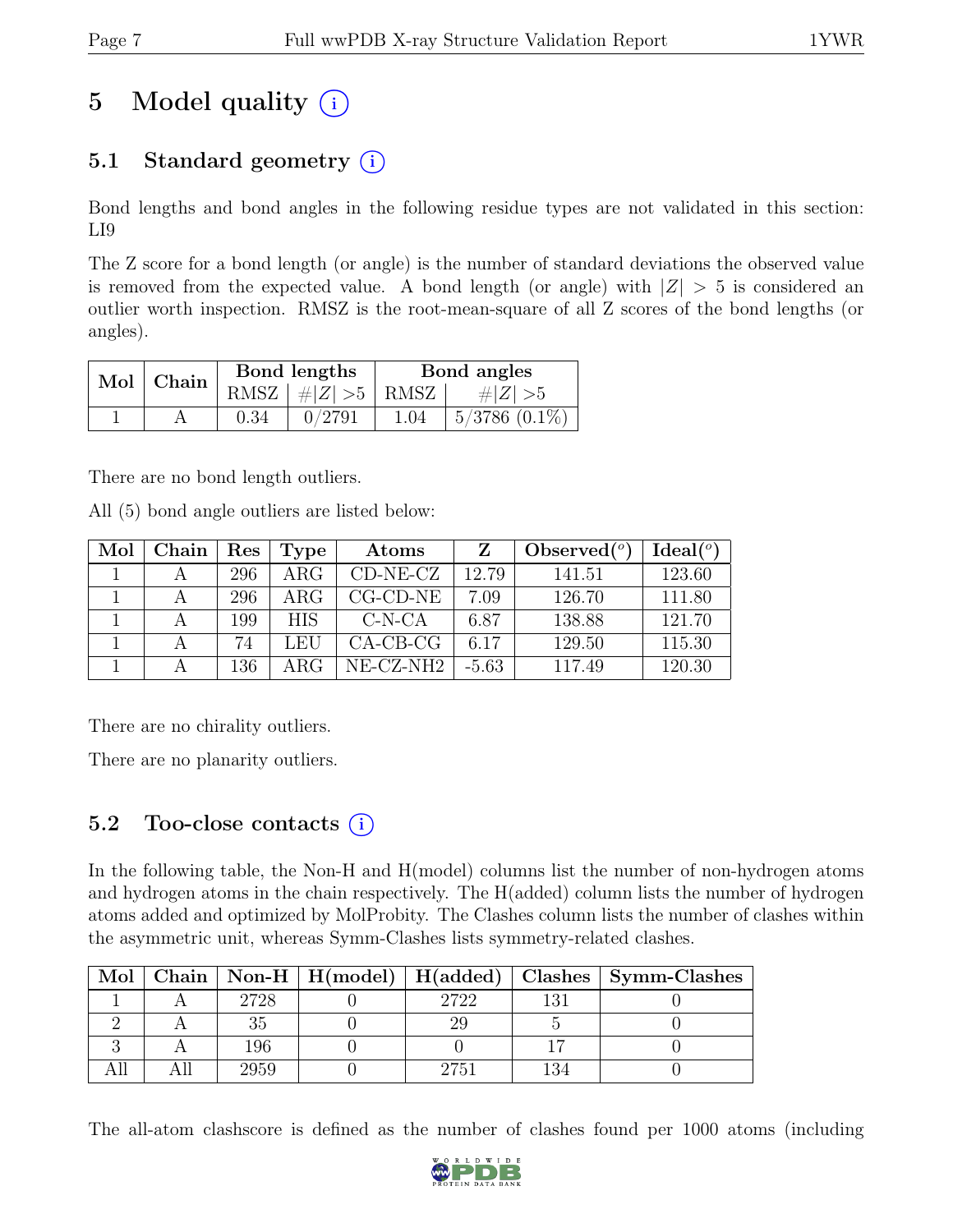hydrogen atoms). The all-atom clashscore for this structure is 24.

All (134) close contacts within the same asymmetric unit are listed below, sorted by their clash magnitude.

| Atom-1               | Atom-2              | Interatomic       | Clash         |  |
|----------------------|---------------------|-------------------|---------------|--|
|                      |                     | distance $(\AA)$  | overlap $(A)$ |  |
| 1:A:242:PRO:HB3      | 1:A:246:LEU:HD23    | 1.47              | 0.94          |  |
| 1: A:218:THR:HG22    | 1:A:220:ARG:H       | 1.37              | 0.89          |  |
| 1: A:80: HIS: HD2    | 1:A:82:ASN:H        | 1.24              | 0.83          |  |
| 1: A: 183: VAL: N    | 1: A: 188: TYR: HH  | 1.77              | 0.82          |  |
| 1: A: 131: ILE: HG21 | 1: A:213: MET:HE3   | 1.62              | 0.81          |  |
| 1:A:57:ARG:HH11      | 1:A:60:GLN:HE22     | 1.27              | 0.80          |  |
| 1:A:214:ALA:O        | 1: A:218:THR:HB     | 1.84              | 0.78          |  |
| 1:A:62:ILE:HD11      | 3:A:369:HOH:O       | 1.84              | 0.76          |  |
| 1: A: 7: THR: OG1    | 1:A:22:GLU:HG3      | 1.86              | 0.75          |  |
| 1: A:30: VAL: HG11   | 2:A:361:LI9:H29     | 1.70              | 0.73          |  |
| 1: A:250: ILE: O     | 1:A:256:ARG:HD3     | 1.89              | 0.72          |  |
| 1:A:148:HIS:HD2      | 1:A:150:ASP:H       | 1.39              | 0.71          |  |
| 1:A:111:ALA:HB1      | 1:A:115:ASN:ND2     | 2.07              | 0.70          |  |
| 1:A:264:GLN:HB3      | 3:A:542:HOH:O       | 1.93              | 0.69          |  |
| 1:A:189:ARG:HG3      | 3:A:406:HOH:O       | 1.93              | 0.69          |  |
| 1: A:258: TYR:O      | 1:A:261:SER:HB2     | 1.92              | 0.69          |  |
| 1:A:203:THR:HB       | 1:A:296:ARG:HG2     | 1.74              | 0.68          |  |
| 1:A:327:PHE:O        | 1: A: 330: ARG: HB2 | 1.94              | 0.68          |  |
| 1:A:111:ALA:HB3      | 1:A:116:ILE:HG21    | 1.75              | 0.68          |  |
| 1:A:235:ILE:O        | 1:A:239:VAL:HG22    | 1.94              | 0.68          |  |
| 1:A:34:ALA:HB3       | 3:A:520:HOH:O       | 1.95              | 0.66          |  |
| 1:A:57:ARG:NH1       | 1:A:60:GLN:HE22     | 1.94              | 0.65          |  |
| 1:A:80:HIS:CD2       | 1:A:82:ASN:H        | 2.12              | 0.65          |  |
| 1: A:218:THR:HG21    | 3:A:420:HOH:O       | 1.94              | 0.65          |  |
| 1:A:288:MET:O        | 1:A:296:ARG:HD3     | 1.95              | 0.65          |  |
| 1:A:232:LEU:HD21     | 1:A:259:ILE:HD11    | $\overline{1.77}$ | 0.65          |  |
| 1:A:183:VAL:HA       | 3:A:378:HOH:O       | 1.96              | 0.65          |  |
| 1:A:192:GLU:O        | 1:A:197:TRP:HB2     | 1.97              | 0.65          |  |
| 1: A:200:TYR:HA      | 3:A:421:HOH:O       | 1.98              | 0.63          |  |
| 1:A:124:ASP:O        | 1:A:128:GLN:HG3     | 1.99              | 0.62          |  |
| 1:A:189:ARG:HB3      | 1: A:194: MET: HG3  | 1.81              | 0.62          |  |
| 1:A:275:ILE:HD12     | 1: A:276: GLY: H    | 1.64              | 0.62          |  |
| 1:A:10:ARG:HD3       | 1:A:17:ILE:HD13     | 1.82              | 0.61          |  |
| 1:A:118:LYS:HD2      | 1:A:119:CYS:N       | 2.16              | 0.60          |  |
| 1:A:241:THR:HG23     | 1: A:265: MET:H     | 1.67              | 0.60          |  |
| 1:A:256:ARG:O        | 1:A:260:GLN:HG3     | 2.01              | 0.59          |  |
| 1: A:194: MET:CE     | 1: A:231: GLN: HG2  | 2.33              | 0.58          |  |
| 1:A:54:LYS:HD2       | 1:A:103:TYR:CE2     | 2.38              | 0.58          |  |

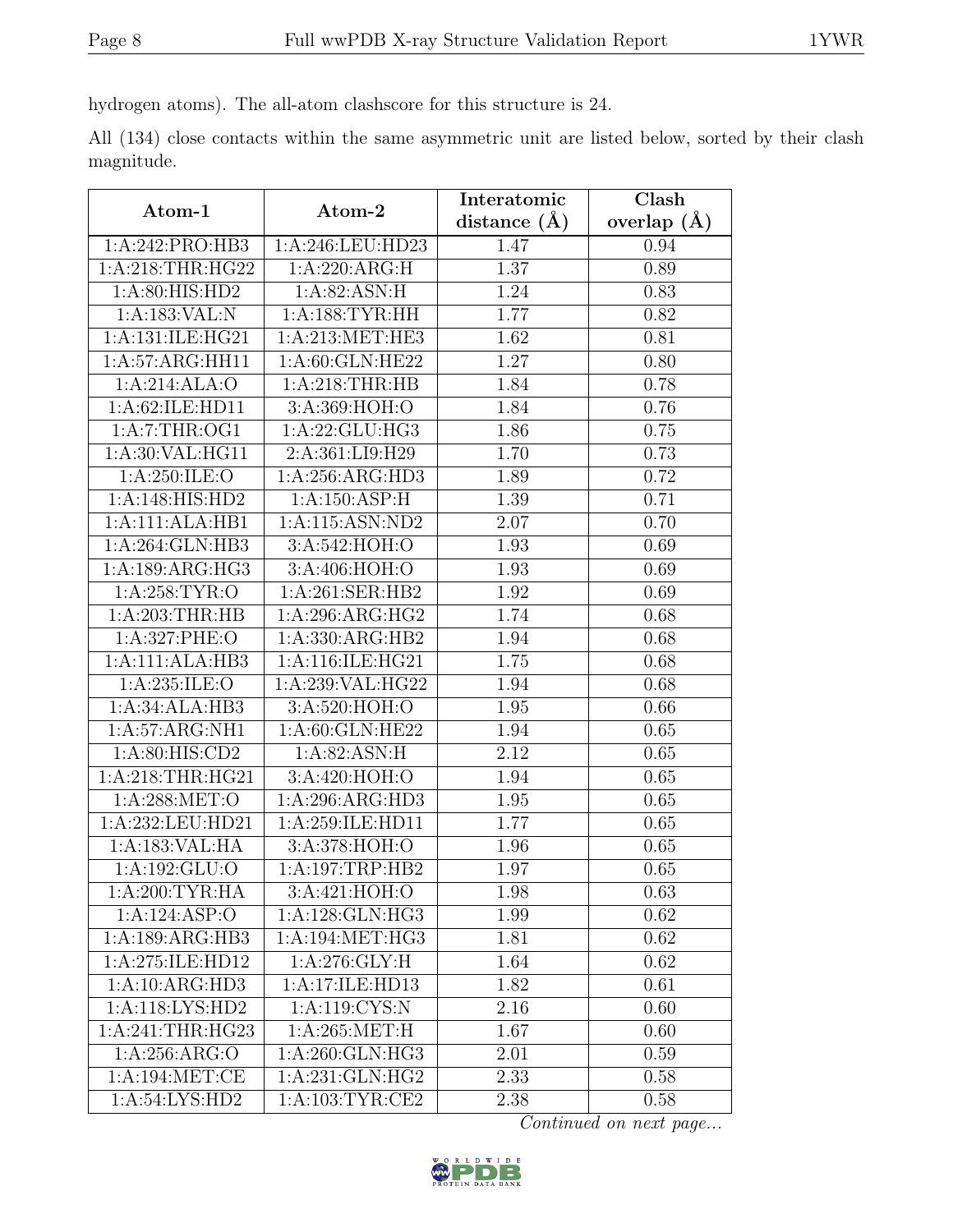| Continued from previous page         |                              | Interatomic      | Clash         |
|--------------------------------------|------------------------------|------------------|---------------|
| Atom-1                               | Atom-2                       | distance $(\AA)$ | overlap $(A)$ |
| 1:A:275:ILE:CD1                      | 1: A:276: GLY: H             | 2.17             | 0.58          |
| 1:A:75:LEU:HB3                       | 1: A:86: LEU: HG             | 1.86             | 0.57          |
| 1:A:114:ASN:ND2                      | 1:A:153:PRO:HB2              | 2.19             | 0.57          |
| 1:A:122:LEU:O                        | 1:A:126:HIS:HB2              | 2.05             | 0.57          |
| 1:A:142:HIS:HE1                      | 1:A:205:ASP:OD1              | 1.87             | 0.57          |
| 1: A:148: HIS:O                      | $1:A:149:ARG:H\overline{B2}$ | 2.05             | 0.56          |
| 1:A:12:GLU:HA                        | 1:A:17:ILE:HA                | 1.88             | 0.56          |
| 1:A:57:ARG:HH11                      | 1:A:60:GLN:NE2               | 2.02             | 0.55          |
| 1:A:10:ARG:HD3                       | 1:A:17:ILE:CD1               | 2.36             | 0.55          |
| $1:A:10:A\overline{\mathrm{RG:HG3}}$ | 1:A:11:GLN:N                 | 2.21             | 0.55          |
| 1:A:148:HIS:HE1                      | 1:A:167:LEU:O                | 1.90             | 0.55          |
| 1:A:184:ALA:HB3                      | 1:A:187:TRP:CD2              | 2.41             | 0.55          |
| 1:A:84:ILE:HD13                      | 1:A:167:LEU:HD12             | 1.88             | 0.55          |
| 1:A:131:ILE:HG13                     | 1:A:213:MET:HE3              | 1.89             | 0.55          |
| 1:A:323:TYR:CE2                      | 1:A:325:GLN:HG2              | 2.42             | 0.54          |
| 1:A:197:TRP:HE3                      | 1: A:199:HIS:O               | 1.89             | 0.54          |
| 1:A:17:ILE:HD13                      | 3:A:495:HOH:O                | 2.07             | 0.53          |
| 1:A:93:ALA:HB2                       | 1:A:99:PHE:HA                | 1.90             | 0.53          |
| 1: A: 186: ARG: HG3                  | 1:A:194:MET:HE1              | 1.90             | 0.53          |
| 1:A:131:ILE:CG2                      | 1:A:213:MET:HE3              | 2.37             | 0.53          |
| 1:A:84:ILE:HD13                      | 1:A:167:LEU:CD1              | 2.38             | 0.53          |
| 1:A:119:CYS:SG                       | 1:A:122:LEU:HA               | 2.48             | 0.53          |
| 1:A:112:ASP:O                        | 1:A:116:ILE:HG22             | 2.09             | 0.53          |
| 1:A:67:ARG:NH1                       | 1:A:171:LEU:HB3              | 2.24             | 0.53          |
| 1:A:323:TYR:CD2                      | 1:A:325:GLN:HG2              | 2.44             | 0.53          |
| 1:A:54:LYS:HD2                       | 1: A: 103: TYR: CZ           | 2.44             | 0.53          |
| 1: A:99: PHE:O                       | 1:A:338:LYS:HE3              | 2.08             | 0.52          |
| 1: A:80: HIS: HE1                    | 3:A:364:HOH:O                | 1.92             | 0.52          |
| 1: A:198: MET:HE2                    | 1:A:198:MET:N                | 2.25             | 0.52          |
| 1:A:107:HIS:HE1                      | 3: A:509: HOH:O              | 1.93             | 0.51          |
| 1:A:271:ALA:O                        | 1:A:275:ILE:HA               | 2.10             | 0.51          |
| 1:A:12:GLU:OE2                       | 1:A:15:LYS:HA                | 2.11             | 0.51          |
| 1: A:218:THR:CG2                     | 1:A:220:ARG:H                | 2.15             | 0.51          |
| 1:A:119:CYS:HB2                      | 1: A: 121: LYS: O            | $2.10\,$         | 0.51          |
| 1: A:13: LEU:O                       | 1:A:16:THR:HB                | 2.10             | 0.51          |
| 1:A:42:PHE:CZ                        | 1:A:47:GLY:HA2               | 2.45             | 0.51          |
| 1:A:247:LEU:HD23                     | 1:A:256:ARG:HG2              | 1.93             | 0.51          |
| 1: A:16:THR:HB                       | 3:A:519:HOH:O                | 2.11             | 0.51          |
| 1:A:223:PHE:O                        | 1:A:224:PRO:O                | 2.30             | 0.50          |
| 1:A:163:GLU:HA                       | 1:A:163:GLU:OE1              | 2.11             | 0.50          |
| 1: A:57: ARG:O                       | 1:A:64:HIS:HD2               | 1.95             | 0.50          |

Continued from previous page.

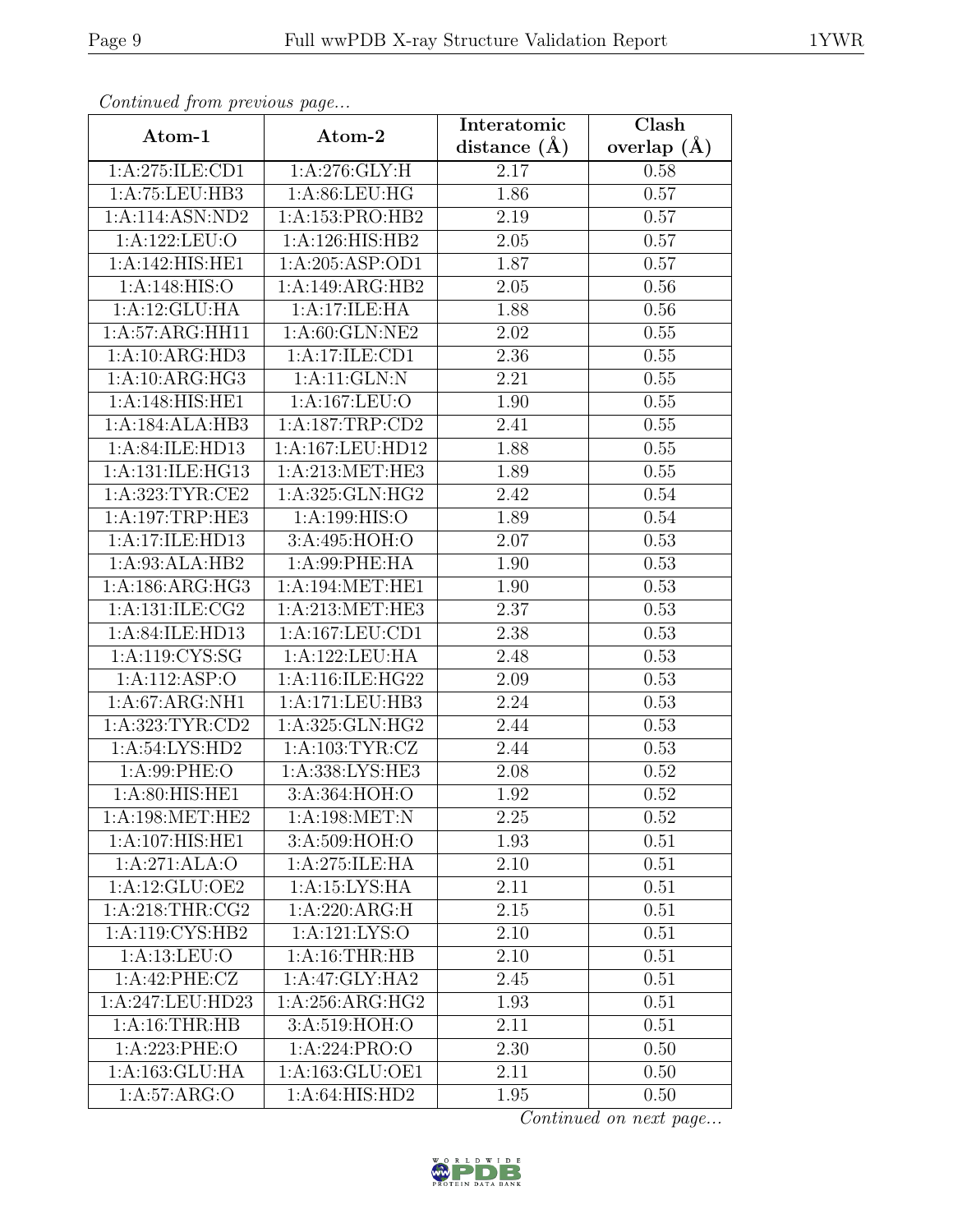| Continued from previous page |                     | Interatomic    | Clash         |  |
|------------------------------|---------------------|----------------|---------------|--|
| Atom-1                       | Atom-2              | distance $(A)$ | overlap $(A)$ |  |
| 1:A:70:ARG:NE                | 1:A:173:ARG:HG3     | 2.27           | 0.49          |  |
| 1:A:111:ALA:HB3              | 1:A:116:ILE:CG2     | 2.41           | 0.49          |  |
| 1:A:146:ILE:HD11             | 1: A: 323: TYR: CD2 | 2.47           | 0.49          |  |
| 1: A:8: PHE: HA              | 1:A:21:PRO:HA       | 1.93           | 0.49          |  |
| 1: A:194: MET:HE3            | 1: A:231: GLN: HG2  | 1.94           | 0.49          |  |
| 1:A:111:ALA:HB1              | 1:A:115:ASN:HD21    | 1.74           | 0.48          |  |
| 1: A:78: MET:HG3             | 1:A:169:PHE:CZ      | 2.49           | 0.48          |  |
| 1: A:63: ILE: HG13           | 1: A:64: HIS: N     | 2.28           | 0.48          |  |
| 1:A:142:HIS:HD2              | 3:A:367:HOH:O       | 1.97           | 0.48          |  |
| 1: A:32: SER: HA             | 1: A:35:TYR:OH      | 2.13           | 0.48          |  |
| 1:A:184:ALA:HB3              | 1:A:187:TRP:CE2     | 2.49           | 0.47          |  |
| 1:A:186:ARG:HH21             | 1:A:228:HIS:CE1     | 2.33           | 0.47          |  |
| 1:A:142:HIS:HB3              | 1:A:202:GLN:NE2     | 2.30           | 0.47          |  |
| 1:A:93:ALA:HA                | 3:A:524:HOH:O       | 2.14           | 0.47          |  |
| 1:A:232:LEU:HD21             | 1:A:259:ILE:CD1     | 2.44           | 0.47          |  |
| 1:A:202:GLN:H                | 1:A:202:GLN:HG3     | 1.45           | 0.46          |  |
| 1:A:186:ARG:O                | 1:A:194:MET:HE3     | 2.16           | 0.46          |  |
| 1:A:122:LEU:HA               | 1:A:122:LEU:HD22    | 1.71           | 0.46          |  |
| 1:A:115:ASN:O                | 1:A:116:ILE:HB      | 2.16           | 0.45          |  |
| 1: A:30: VAL: HG13           | 2:A:361:LI9:H33     | 1.99           | 0.45          |  |
| 1: A:16:THR:O                | 1:A:18:TRP:HD1      | 1.99           | 0.45          |  |
| 1:A:161:ASP:O                | 1:A:161:ASP:OD1     | 2.35           | 0.45          |  |
| 1:A:121:LYS:N                | 1:A:121:LYS:HD2     | 2.32           | 0.44          |  |
| 1:A:131:ILE:HG13             | 1: A:213:MET:CE     | 2.48           | 0.44          |  |
| 1:A:257:ASN:O                | 1: A:261: SER:OG    | 2.30           | 0.44          |  |
| 1:A:241:THR:OG1              | 1:A:264:GLN:NE2     | 2.50           | 0.44          |  |
| 1:A:184:ALA:O                | 1:A:187:TRP:HB2     | 2.17           | 0.44          |  |
| 1:A:84:ILE:HD12              | 1: A: 165: LYS: HB3 | 2.00           | 0.43          |  |
| 2:A:361:LI9:H202             | 2:A:361:LI9:O15     | 2.18           | 0.43          |  |
| 1:A:8:PHE:HA                 | 1:A:20:VAL:O        | 2.18           | 0.43          |  |
| 1:A:152:LYS:HE3              | 1: A: 185: THR: OG1 | 2.18           | 0.43          |  |
| 1: A:5: ARG:HG2              | 1: A:6: PRO:O       | 2.19           | 0.43          |  |
| 2:A:361:LI9:N23              | 2:A:361:LI9:H121    | 2.33           | 0.43          |  |
| 1:A:242:PRO:HG2              | 1:A:259:ILE:HG21    | 2.01           | 0.43          |  |
| 1:A:77:HIS:NE2               | 1:A:323:TYR:HB2     | 2.33           | 0.43          |  |
| 1:A:114:ASN:HD22             | 1:A:114:ASN:N       | 2.17           | 0.42          |  |
| 1: A:61:SER:HA               | 1:A:334:ILE:HD11    | 2.01           | 0.42          |  |
| 1:A:333:LEU:HD12             | 1:A:333:LEU:N       | $2.35\,$       | 0.42          |  |
| 1:A:42:PHE:HZ                | 1:A:47:GLY:HA2      | 1.85           | 0.41          |  |
| 1:A:72:LEU:HD13              | 1:A:344:GLU:HB2     | 2.02           | 0.41          |  |
| 1:A:118:LYS:HB3              | 1:A:119:CYS:SG      | 2.59           | 0.41          |  |

Continued from previous page.

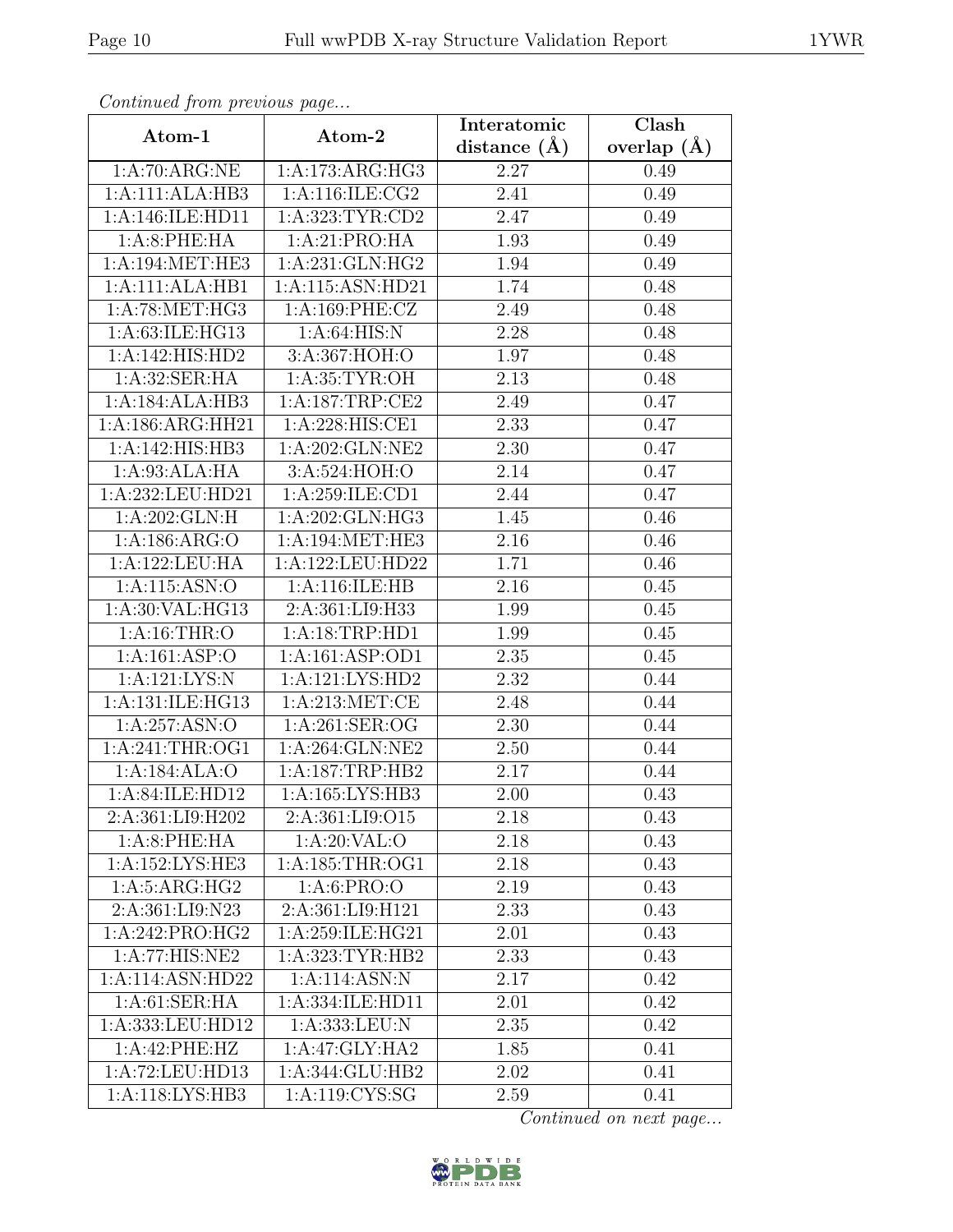| Atom-1              | Atom-2             | Interatomic      | Clash           |
|---------------------|--------------------|------------------|-----------------|
|                     |                    | distance $(\AA)$ | overlap $(\AA)$ |
| 1:A:148:HIS:CD2     | 1: A:150: ASP:H    | 2.26             | 0.41            |
| 1: A:250: ILE: HG22 | 1: A:256: ARG: HG3 | 2.02             | 0.41            |
| 1:A:6:PRO:HB2       | 1:A:21:PRO:HB3     | 2.01             | 0.41            |
| 1: A:218:THR:CG2    | 1:A:220:ARG:HG3    | 2.50             | 0.41            |
| 1: A:218:THR:HG23   | 1:A:220:ARG:HG3    | 2.00             | 0.41            |
| 1:A:252:SER:HB3     | 3:A:397:HOH:O      | 2.19             | 0.41            |
| 1:A:293:SER:HB2     | 3:A:405:HOH:O      | 2.18             | 0.41            |
| 1:A:262:LEU:N       | 1:A:262:LEU:HD23   | 2.36             | 0.41            |
| 1:A:285:LEU:HD23    | 1:A:285:LEU:HA     | 1.93             | 0.41            |
| 1:A:113:LEU:HD23    | 1:A:113:LEU:HA     | 1.70             | 0.41            |
| 2:A:361:LI9:H11     | 3:A:482:HOH:O      | 2.21             | 0.41            |
| 1:A:11:GLN:HB3      | 3:A:428:HOH:O      | 2.20             | 0.41            |
| 1:A:280:LEU:HD23    | 1: A:280:LEU:HA    | 1.90             | 0.40            |
| 1: A:232:LEU:O      | 1: A:236:LEU:HG    | 2.21             | 0.40            |

Continued from previous page...

There are no symmetry-related clashes.

### 5.3 Torsion angles (i)

#### 5.3.1 Protein backbone  $(i)$

In the following table, the Percentiles column shows the percent Ramachandran outliers of the chain as a percentile score with respect to all X-ray entries followed by that with respect to entries of similar resolution.

The Analysed column shows the number of residues for which the backbone conformation was analysed, and the total number of residues.

| Mol   Chain | Analysed Favoured   Allowed   Outliers   Percentiles |  |        |
|-------------|------------------------------------------------------|--|--------|
|             | $332/360 (92\%)$   314 (95%)   14 (4%)   4 (1%)      |  | 13   4 |

All (4) Ramachandran outliers are listed below:

| Mol | Chain | Res | <b>Type</b> |
|-----|-------|-----|-------------|
|     |       | 224 | <b>PRO</b>  |
|     |       | 275 | IL E        |
|     |       | 56  | SER.        |
|     |       | 123 | <b>THR</b>  |

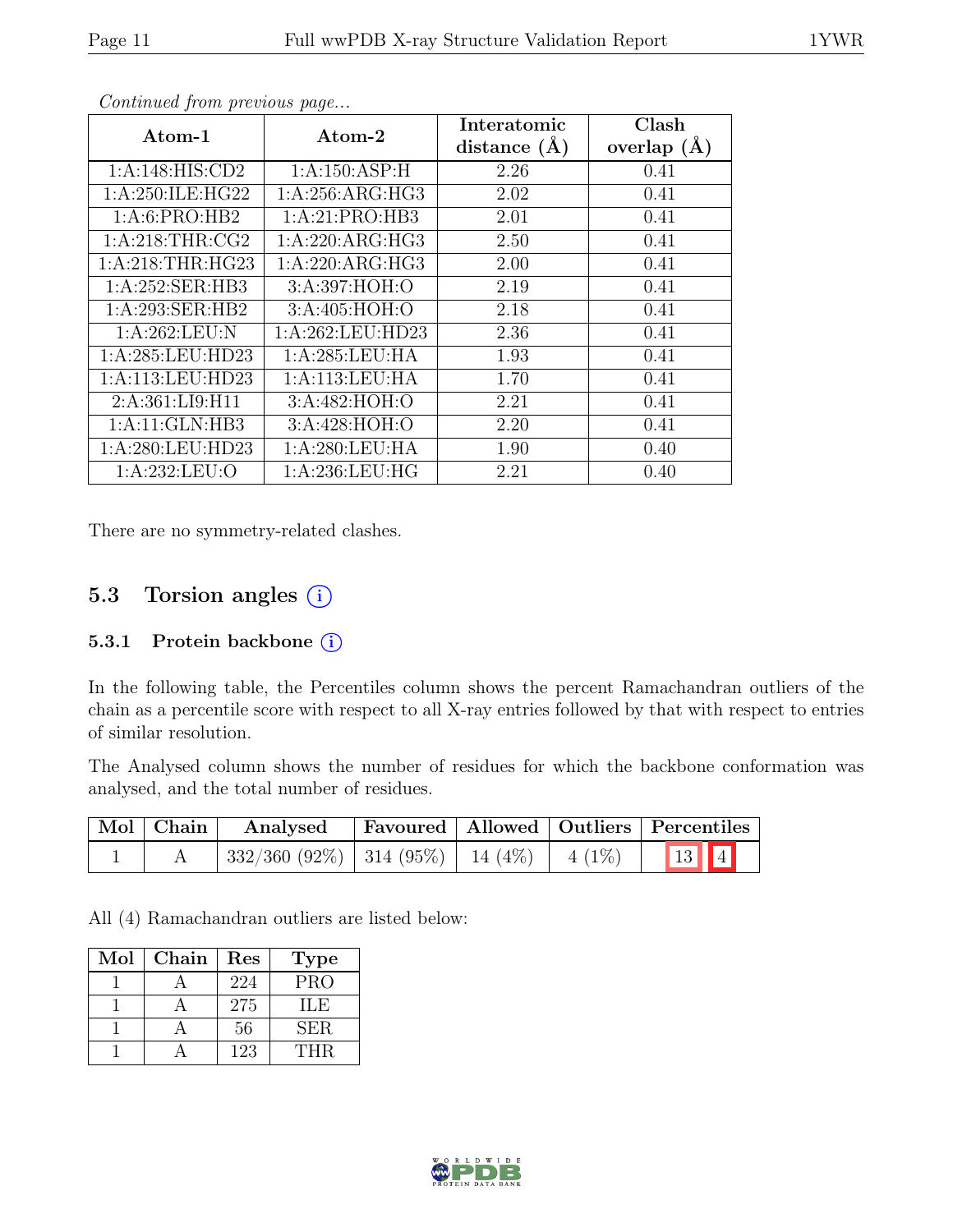#### 5.3.2 Protein sidechains  $(i)$

In the following table, the Percentiles column shows the percent sidechain outliers of the chain as a percentile score with respect to all X-ray entries followed by that with respect to entries of similar resolution.

The Analysed column shows the number of residues for which the sidechain conformation was analysed, and the total number of residues.

| $\mid$ Mol $\mid$ Chain $\mid$ | Rotameric   Outliers   Percentiles<br>Analysed |  |  |                         |  |
|--------------------------------|------------------------------------------------|--|--|-------------------------|--|
|                                | $298/319$ (93\%)   233 (78\%)   65 (22\%)      |  |  | $\boxed{1}$ $\boxed{0}$ |  |

All (65) residues with a non-rotameric sidechain are listed below:

| Mol            | Chain                               | Res              | $\overline{\mathrm{T}}$ ype |
|----------------|-------------------------------------|------------------|-----------------------------|
| $\overline{1}$ | $\overline{\rm A}$                  | $\overline{5}$   | $\overline{\text{ARG}}$     |
| $\overline{1}$ | $\overline{A}$                      | $\overline{10}$  | $\overline{\rm{ARG}}$       |
| $\overline{1}$ | $\overline{A}$                      | $\overline{13}$  | LEU                         |
| $\overline{1}$ | $\overline{A}$                      | 14               | $A\overline{SN}$            |
| $\overline{1}$ | $\overline{A}$                      | $\overline{15}$  | $\overline{\text{LYS}}$     |
| $\overline{1}$ |                                     | $\overline{17}$  | ILE                         |
| $\overline{1}$ | $\frac{\overline{A}}{\overline{A}}$ | $\overline{23}$  | $\overline{\rm{ARG}}$       |
| $\overline{1}$ |                                     | $\overline{26}$  | <b>ASN</b>                  |
| $\mathbf{1}$   | $\overline{A}$                      | $\overline{27}$  | $\overline{\text{LEU}}$     |
| $\overline{1}$ | $\overline{A}$                      | $\overline{32}$  | $\overline{\text{SER}}$     |
| $\mathbf{1}$   | $\frac{\overline{A}}{\overline{A}}$ | $\overline{37}$  | $\overline{\text{SER}}$     |
| $\overline{1}$ |                                     | $\overline{49}$  | $\overline{\rm{ARG}}$       |
| $\mathbf 1$    |                                     | $\overline{62}$  | ILE                         |
| $\mathbf{1}$   | $\overline{A}$                      | $\overline{63}$  | <b>ILE</b>                  |
| $\overline{1}$ | $\overline{A}$                      | $\overline{67}$  | $\overline{\text{ARG}}$     |
| $\overline{1}$ | $\frac{\overline{A}}{\overline{A}}$ | $\overline{72}$  | LEU                         |
| $\overline{1}$ |                                     | 74               | LEU                         |
| $\overline{1}$ | $\overline{A}$                      | $\overline{84}$  | ILE                         |
| $\overline{1}$ | $\overline{A}$                      | $\overline{86}$  | LEU                         |
| $\overline{1}$ | $\overline{A}$                      | 96               | LEU                         |
| $\overline{1}$ | $\frac{A}{A}$                       | $\overline{100}$ | <b>ASN</b>                  |
| $\overline{1}$ |                                     | 107              | <b>HIS</b>                  |
| $\overline{1}$ | $\overline{A}$                      | 113              | LEU                         |
| $\mathbf{1}$   | $\overline{A}$                      | $\overline{115}$ | <b>ASN</b>                  |
| $\overline{1}$ | $\overline{A}$                      | 118              | <b>LYS</b>                  |
| $\mathbf 1$    | $\overline{A}$                      | 119              | $\overline{\text{CYS}}$     |
| $\overline{1}$ | $\overline{A}$                      | $\overline{121}$ | <b>LYS</b>                  |
| $\overline{1}$ | $\overline{A}$                      | 122              | $\overline{\text{LEU}}$     |
| $\overline{1}$ | $\overline{A}$                      | 123              | <b>THR</b>                  |
| $\overline{1}$ | Ā                                   | $\overline{125}$ | <b>ASP</b>                  |

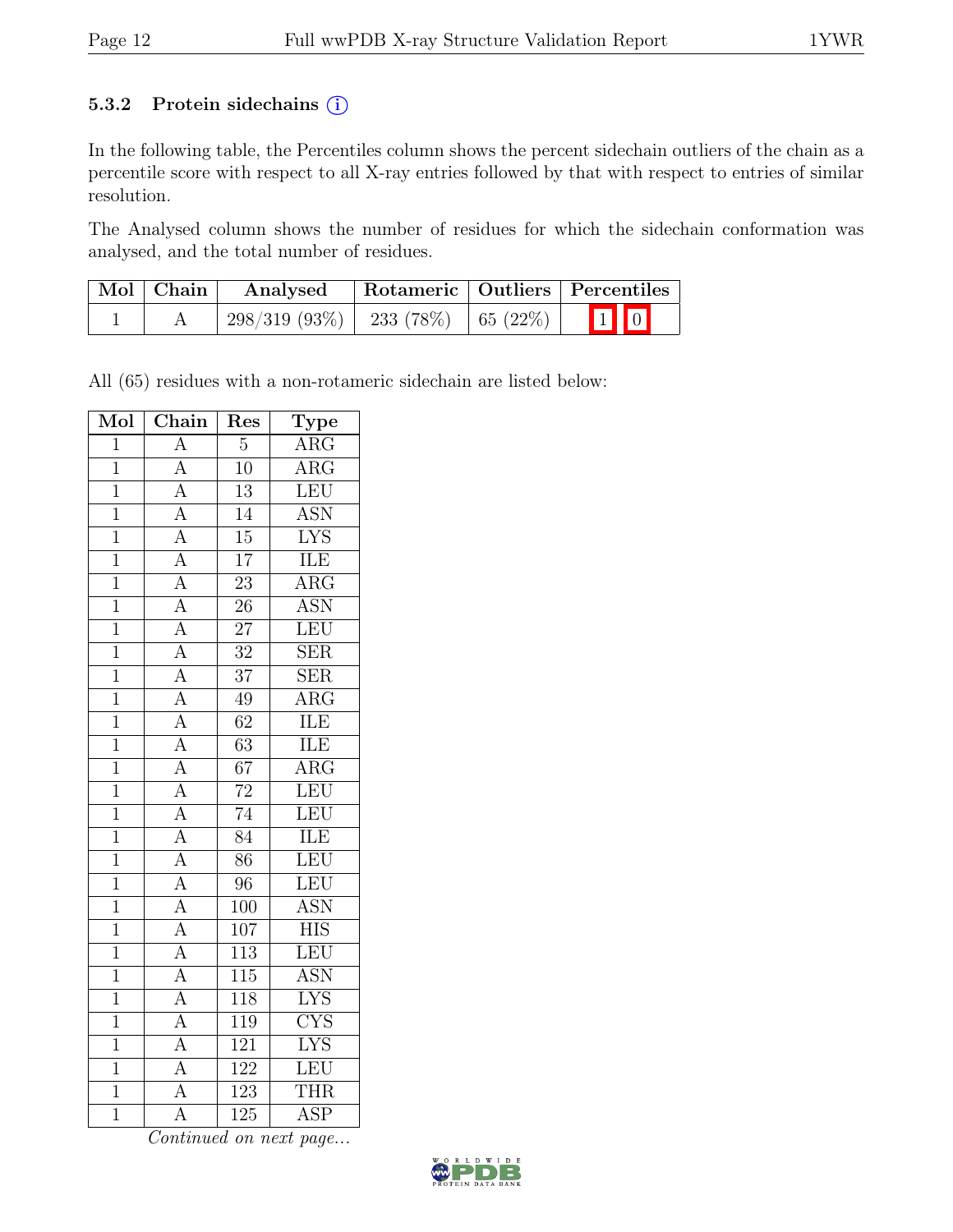| Moi            | $\overline{\text{Chain}}$           | Res              | ${\rm Type}$            |
|----------------|-------------------------------------|------------------|-------------------------|
| $\overline{1}$ | $\overline{A}$                      | 138              | LEU                     |
| $\mathbf 1$    | $\overline{A}$                      | 145              | <b>ASP</b>              |
| $\overline{1}$ | $\overline{A}$                      | 151              | LEU                     |
| $\mathbf{1}$   | $\overline{A}$                      | 152              | ${\rm LYS}$             |
| $\mathbf{1}$   | $\frac{\overline{A}}{\overline{A}}$ | 161              | <b>ASP</b>              |
| $\mathbf 1$    |                                     | 185              | <b>THR</b>              |
| $\overline{1}$ | $\overline{A}$                      | 186              | $\overline{\rm{ARG}}$   |
| $\mathbf{1}$   | $\overline{A}$                      | 189              | $\overline{\text{ARG}}$ |
| $\mathbf{1}$   | $\frac{\overline{A}}{\overline{A}}$ | 194              | <b>MET</b>              |
| $\overline{1}$ |                                     | 198              | <b>MET</b>              |
| $\mathbf 1$    |                                     | 202              | GLN                     |
| $\overline{1}$ | $\overline{A}$                      | 218              | <b>THR</b>              |
| $\overline{1}$ | $\overline{A}$                      | 220              | $\overline{\text{ARG}}$ |
| $\mathbf{1}$   | $\overline{A}$                      | 221              | THR                     |
| $\overline{1}$ | $\overline{A}$                      | 227              | $\overline{\text{ASP}}$ |
| $\mathbf{1}$   | $\overline{A}$                      | 228              | <b>HIS</b>              |
| $\overline{1}$ | $\overline{A}$                      | $233\,$          | $\overline{\text{LYS}}$ |
| $\mathbf{1}$   | $\frac{\overline{A}}{\overline{A}}$ | 237              | $\rm{ARG}$              |
| $\mathbf{1}$   |                                     | 245              | $\overline{\text{GLU}}$ |
| $\overline{1}$ | $\frac{A}{A}$                       | 247              | <b>LEU</b>              |
| $\mathbf{1}$   |                                     | 251              | <b>SER</b>              |
| $\overline{1}$ | $\frac{\overline{A}}{\overline{A}}$ | $\overline{252}$ | $\overline{\text{SER}}$ |
| $\mathbf{1}$   |                                     | 253              | GLU                     |
| $\mathbf{1}$   | $\overline{A}$                      | <b>262</b>       | LEU                     |
| $\mathbf{1}$   | $\overline{A}$                      | 263              | <b>THR</b>              |
| $\mathbf{1}$   | $\overline{A}$                      | 265              | <b>MET</b>              |
| $\mathbf{1}$   | $\frac{\overline{A}}{\overline{A}}$ | 267              | $\overline{\text{LYS}}$ |
| $\mathbf{1}$   |                                     | 269              | ASN                     |
| $\mathbf{1}$   | $\overline{\rm A}$                  | 275              | ILE                     |
| 1              | А                                   | 286              | GLU                     |
| 1              | $\overline{A}$                      | 291              | LEU                     |
| 1              | A                                   | 295              | <b>LYS</b>              |
| $\mathbf{1}$   | $\overline{\rm A}$                  | 296              | $\rm{ARG}$              |
| $\mathbf{1}$   | А                                   | $\overline{325}$ | $\overline{\text{GLN}}$ |
| $\mathbf{1}$   | А                                   | 330              | $\rm{ARG}$              |

Continued from previous page...

Sometimes sidechains can be flipped to improve hydrogen bonding and reduce clashes. All (12) such sidechains are listed below:

| Mol | Chain | Res | Type |
|-----|-------|-----|------|
|     |       | 60  | GLN  |
|     |       | 64  | HIS  |
|     |       |     |      |

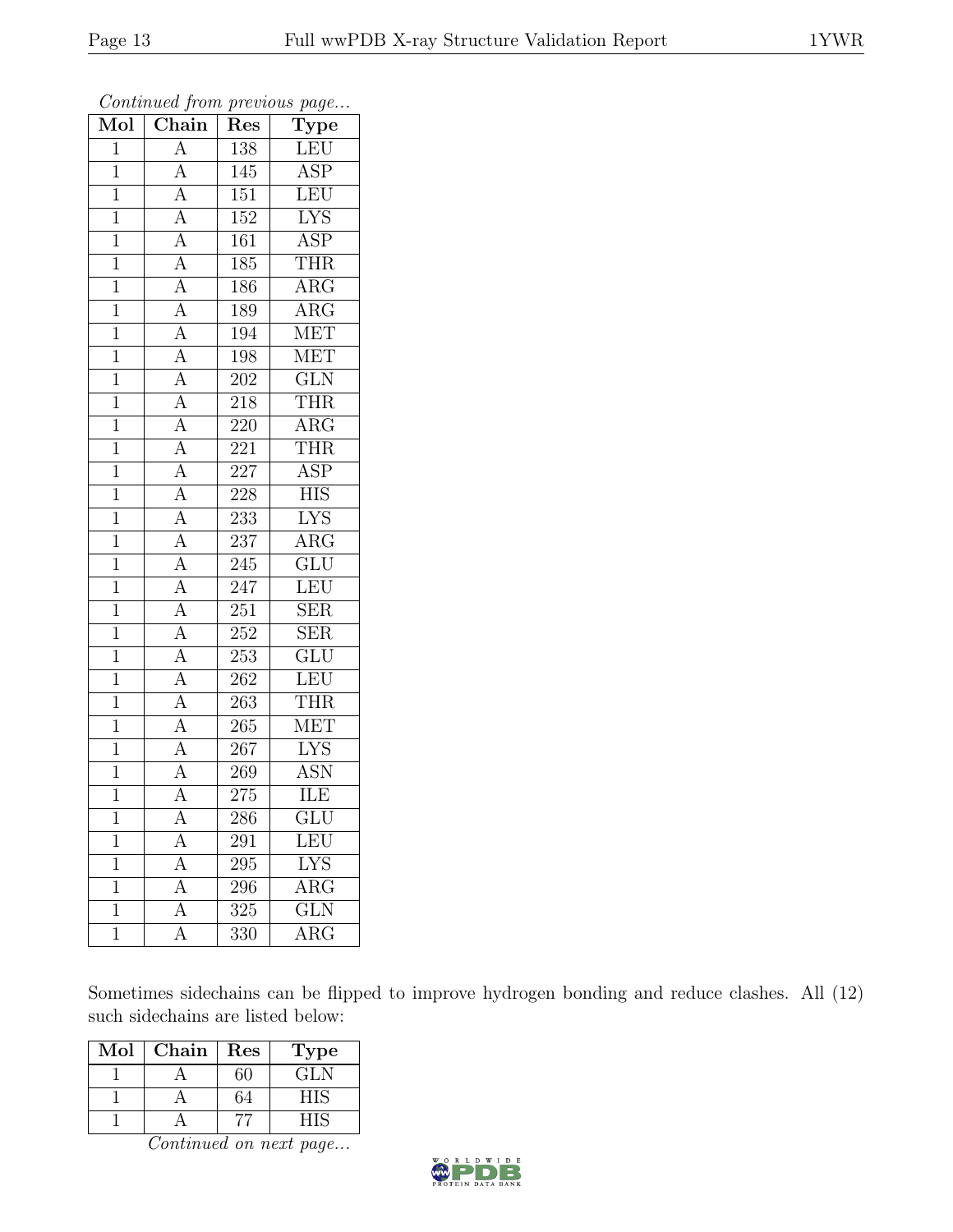| Mol          | Chain | Res | <b>Type</b> |
|--------------|-------|-----|-------------|
| $\mathbf{1}$ | Α     | 80  | <b>HIS</b>  |
| 1            | А     | 114 | <b>ASN</b>  |
| $\mathbf{1}$ | А     | 115 | <b>ASN</b>  |
| $\mathbf{1}$ | Α     | 142 | <b>HIS</b>  |
| 1            | А     | 148 | <b>HIS</b>  |
| $\mathbf{1}$ | А     | 155 | <b>ASN</b>  |
| 1            | А     | 231 | <b>GLN</b>  |
|              | А     | 257 | <b>ASN</b>  |
|              | А     | 264 | <b>GLN</b>  |

Continued from previous page...

#### 5.3.3 RNA  $(i)$

There are no RNA molecules in this entry.

#### 5.4 Non-standard residues in protein, DNA, RNA chains (i)

There are no non-standard protein/DNA/RNA residues in this entry.

#### 5.5 Carbohydrates  $(i)$

There are no monosaccharides in this entry.

### 5.6 Ligand geometry  $(i)$

1 ligand is modelled in this entry.

In the following table, the Counts columns list the number of bonds (or angles) for which Mogul statistics could be retrieved, the number of bonds (or angles) that are observed in the model and the number of bonds (or angles) that are defined in the Chemical Component Dictionary. The Link column lists molecule types, if any, to which the group is linked. The Z score for a bond length (or angle) is the number of standard deviations the observed value is removed from the expected value. A bond length (or angle) with  $|Z| > 2$  is considered an outlier worth inspection. RMSZ is the root-mean-square of all Z scores of the bond lengths (or angles).

| Mol<br>$\mid$ Chain $\mid$<br>$\operatorname{Res}$<br>Type |     |  |        | Link                     |                    | Bond lengths |      |            | Bond angles |   |
|------------------------------------------------------------|-----|--|--------|--------------------------|--------------------|--------------|------|------------|-------------|---|
|                                                            |     |  | Counts | RMSZ                     | $\vert \#  Z  > 2$ | Counts       | RMSZ | $\# Z $    |             |   |
|                                                            | LI9 |  | 361    | $\overline{\phantom{0}}$ | 35,39,39           | $0.96\,$     |      | 45, 55, 55 | 1.67        | 8 |

In the following table, the Chirals column lists the number of chiral outliers, the number of chiral centers analysed, the number of these observed in the model and the number defined in the

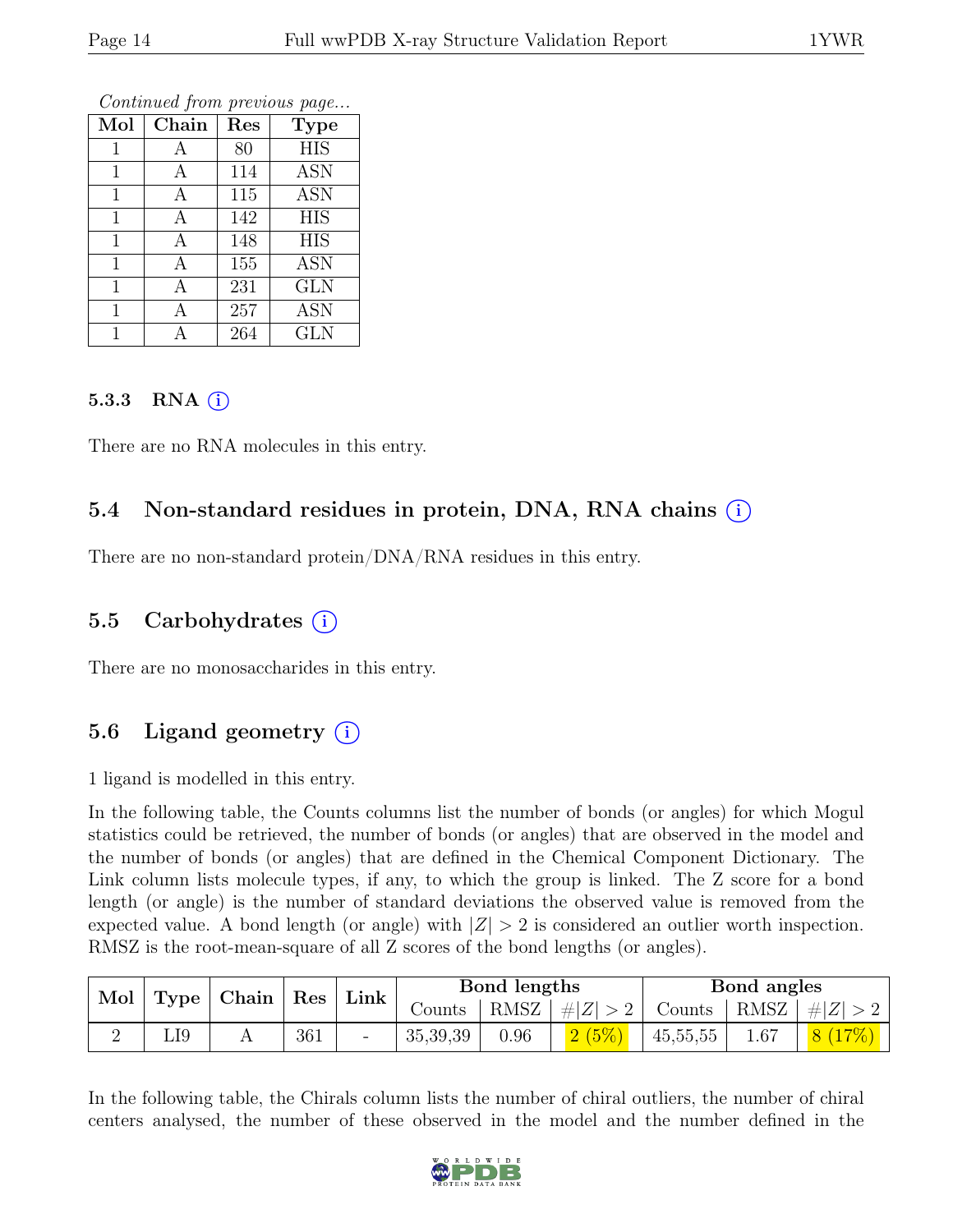Chemical Component Dictionary. Similar counts are reported in the Torsion and Rings columns. '-' means no outliers of that kind were identified.

|     |       |            | Mol   Type   Chain   Res   Link   Chirals   Torsions   Rings |  |
|-----|-------|------------|--------------------------------------------------------------|--|
| LI9 | - 361 | $\sim$ $-$ | $\mid 0/14/28/28 \mid 0/5/5/5 \mid$                          |  |

All (2) bond length outliers are listed below:

| $\mid$ Mol $\mid$ |     |     | $ $ Chain $ $ Res $ $ Type $ $ Atoms |         | Observed( $A$ )   Ideal( $A$ ) |     |
|-------------------|-----|-----|--------------------------------------|---------|--------------------------------|-----|
|                   | 361 | LI9 | $C7-C3$                              | $-2.19$ |                                | .49 |
|                   | 361 | LI9 | $C29-N25$                            | $-2.03$ | .43                            | .46 |

All (8) bond angle outliers are listed below:

| Mol                         | Chain | Res | Type | Atoms                                         | Z       | Observed $(°)$ | Ideal <sup>(o</sup> ) |
|-----------------------------|-------|-----|------|-----------------------------------------------|---------|----------------|-----------------------|
| 2                           | A     | 361 | LI9  | C7-C13-N17                                    | 5.64    | 112.52         | 108.65                |
| $\mathcal{D}_{\mathcal{L}}$ | А     | 361 | LI9  | C3-C7-C13                                     | 4.41    | 135.62         | 126.88                |
| $\mathcal{D}_{\mathcal{L}}$ | A     | 361 | LI9  | $C16-C7-C3$                                   | $-3.43$ | 120.11         | 126.97                |
| $\overline{2}$              | A     | 361 | LI9  | C12-N17-N10                                   | $-3.05$ | 117.30         | 121.92                |
| $\overline{2}$              | А     | 361 | LI9  | $\overline{\text{C}}24-\text{N}28-\text{C}27$ | 2.33    | 117.52         | 115.45                |
| $\overline{2}$              | А     | 361 | LI9  | N28-C27-N23                                   | $-2.25$ | 124.42         | 126.55                |
| $\overline{2}$              | А     | 361 | LI9  | N25-C27-N23                                   | 2.09    | 120.32         | 117.18                |
| $\overline{2}$              | А     | 361 | LI9  | C13-C14-N23                                   | 2.09    | 119.19         | 115.62                |

There are no chirality outliers.

There are no torsion outliers.

There are no ring outliers.

1 monomer is involved in 5 short contacts:

|  |           | Mol   Chain   Res   Type   Clashes   Symm-Clashes |
|--|-----------|---------------------------------------------------|
|  | 361   LI9 |                                                   |

The following is a two-dimensional graphical depiction of Mogul quality analysis of bond lengths, bond angles, torsion angles, and ring geometry for all instances of the Ligand of Interest. In addition, ligands with molecular weight  $> 250$  and outliers as shown on the validation Tables will also be included. For torsion angles, if less then 5% of the Mogul distribution of torsion angles is within 10 degrees of the torsion angle in question, then that torsion angle is considered an outlier. Any bond that is central to one or more torsion angles identified as an outlier by Mogul will be highlighted in the graph. For rings, the root-mean-square deviation (RMSD) between the ring in question and similar rings identified by Mogul is calculated over all ring torsion angles. If the average RMSD is greater than 60 degrees and the minimal RMSD between the ring in question and any Mogul-identified rings is also greater than 60 degrees, then that ring is considered an outlier. The outliers are highlighted in purple. The color gray indicates Mogul did not find sufficient

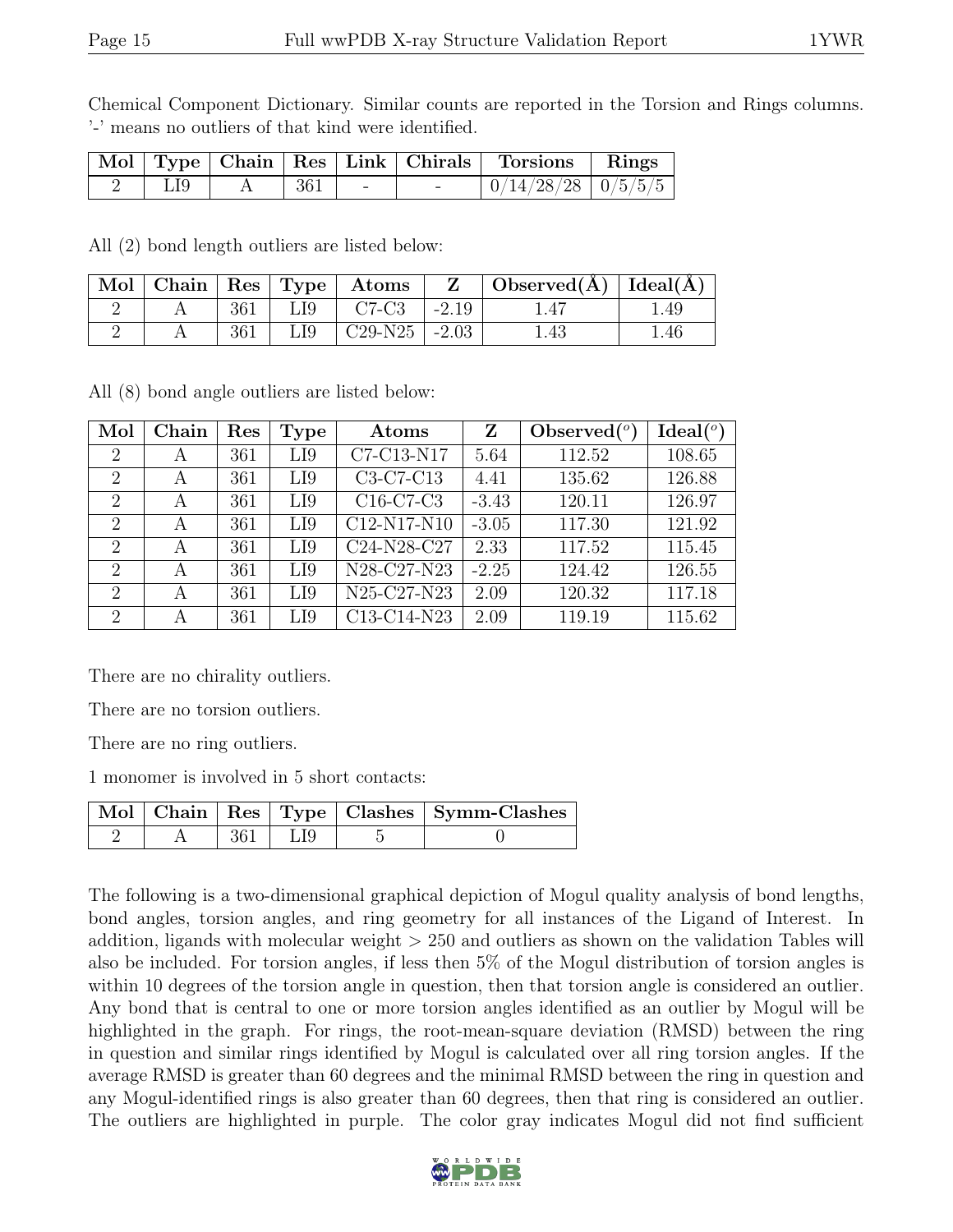

equivalents in the CSD to analyse the geometry.

### 5.7 Other polymers (i)

There are no such residues in this entry.

## 5.8 Polymer linkage issues (i)

There are no chain breaks in this entry.

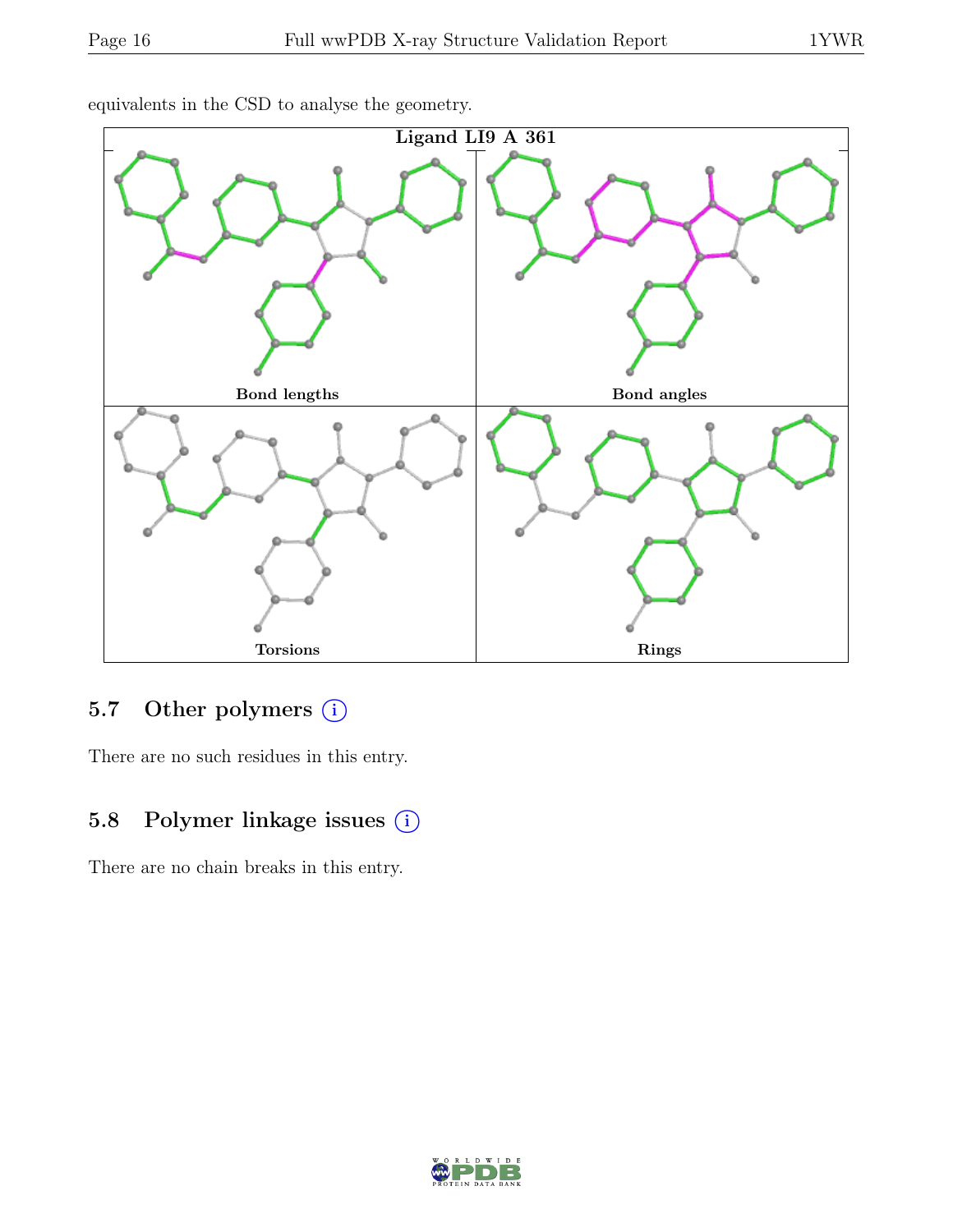# 6 Fit of model and data  $(i)$

## 6.1 Protein, DNA and RNA chains (i)

In the following table, the column labelled ' $\#\text{RSRZ}>2$ ' contains the number (and percentage) of RSRZ outliers, followed by percent RSRZ outliers for the chain as percentile scores relative to all X-ray entries and entries of similar resolution. The OWAB column contains the minimum, median,  $95<sup>th</sup>$  percentile and maximum values of the occupancy-weighted average B-factor per residue. The column labelled 'Q< 0.9' lists the number of (and percentage) of residues with an average occupancy less than 0.9.

| Mol | Chain | Analysed                  | $<$ RSRZ $>$ | $\#\text{RSRZ}\text{>2}$             | $OWAB(A^2)   Q<0.9$ |  |
|-----|-------|---------------------------|--------------|--------------------------------------|---------------------|--|
|     |       | $\frac{1}{338}/360(93\%)$ | 0.55         | $\mid$ 29 (8%) 10 16 21, 41, 81, 129 |                     |  |

All (29) RSRZ outliers are listed below:

| Mol            | $\overline{\text{Chain}}$ | Res             | $\mathrm{\bar{Ty}pe}$   | <b>RSRZ</b>      |
|----------------|---------------------------|-----------------|-------------------------|------------------|
| $\overline{1}$ | $\overline{A}$            | 184             | <b>ALA</b>              | 10.5             |
| $\overline{1}$ | $\overline{A}$            | 183             | VAL                     | $\overline{7.2}$ |
| $\overline{1}$ | $\overline{A}$            | 197             | <b>TRP</b>              | 6.2              |
| $\overline{1}$ | $\overline{A}$            | 199             | <b>HIS</b>              | 5.8              |
| $\overline{1}$ | $\overline{A}$            | 116             | ILE                     | $\overline{5.6}$ |
| $\overline{1}$ | $\overline{A}$            | 121             | <b>LYS</b>              | $5.5\,$          |
| $\overline{1}$ | $\overline{A}$            | 275             | ILE                     | $5.3\,$          |
| $\overline{1}$ | $\overline{A}$            | 14              | <b>ASN</b>              | 4.8              |
| $\overline{1}$ | $\overline{\rm A}$        | 120             | <b>GLN</b>              | $\overline{4.7}$ |
| $\overline{1}$ | $\overline{A}$            | $\overline{16}$ | <b>THR</b>              | $\overline{4.3}$ |
| $\overline{1}$ | A                         | 198             | MET                     | 4.0              |
| $\overline{1}$ | $\overline{A}$            | 118             | $\overline{\text{LYS}}$ | 3.6              |
| $\overline{1}$ | $\overline{A}$            | 166             | ILE                     | 3.6              |
| $\overline{1}$ | $\overline{A}$            | 15              | <b>LYS</b>              | $\overline{3.6}$ |
| $\overline{1}$ | $\overline{A}$            | 251             | $\overline{\text{SER}}$ | $\overline{3.3}$ |
| $\overline{1}$ | $\overline{A}$            | 196             | <b>ASN</b>              | $\overline{3.3}$ |
| $\overline{1}$ | $\overline{A}$            | $\overline{13}$ | LEU                     | $\overline{3.3}$ |
| $\overline{1}$ | $\overline{\rm A}$        | 263             | <b>THR</b>              | 3.1              |
| $\overline{1}$ | $\overline{A}$            | 115             | <b>ASN</b>              | $2.9\,$          |
| $\overline{1}$ | $\overline{A}$            | 349             | VAL                     | 2.8              |
| $\overline{1}$ | $\overline{A}$            | 84              | <b>ILE</b>              | 2.6              |
| $\overline{1}$ | $\overline{A}$            | 173             | $\overline{\text{ARG}}$ | $\overline{2.6}$ |
| $\mathbf{1}$   | A                         | 257             | <b>ASN</b>              | $2.5\,$          |
| $\overline{1}$ | $\overline{A}$            | 138             | <b>LEU</b>              | 2.5              |
| $\overline{1}$ | $\overline{A}$            | 314             | $\overline{PRO}$        | $\overline{2.3}$ |
| $\overline{1}$ | $\overline{\rm A}$        | 119             | $\overline{\text{CYS}}$ | $\overline{2.2}$ |
| $\overline{1}$ | $\overline{\rm A}$        | 352             | $\overline{\text{PRO}}$ | $\overline{2.2}$ |

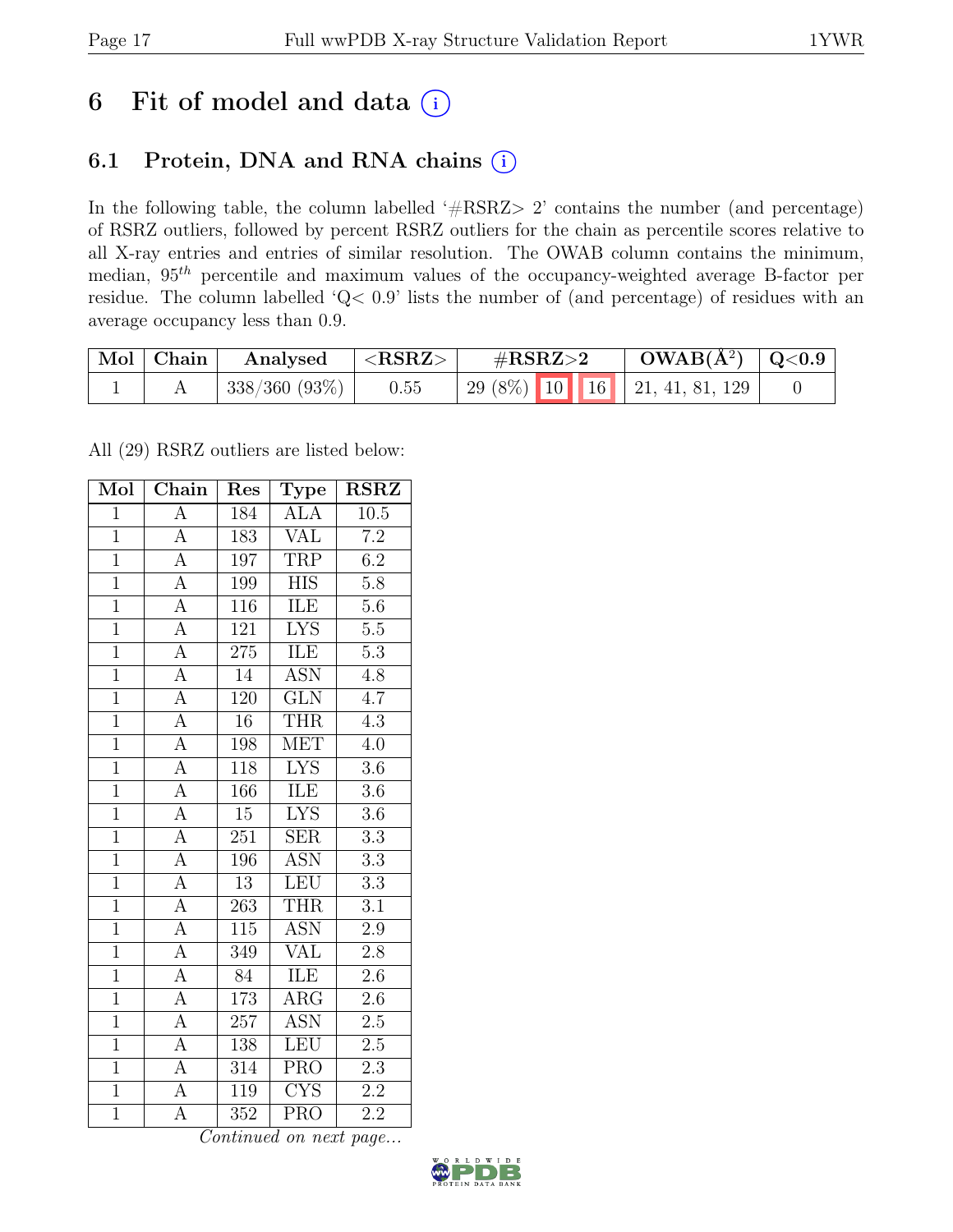Continued from previous page...

| Mol | Chain |     | $\lceil \overline{\text{Res}} \rceil$ Type | <b>RSRZ</b> |
|-----|-------|-----|--------------------------------------------|-------------|
|     |       |     |                                            |             |
|     |       | 313 |                                            |             |

### 6.2 Non-standard residues in protein, DNA, RNA chains  $(i)$

There are no non-standard protein/DNA/RNA residues in this entry.

## 6.3 Carbohydrates  $(i)$

There are no monosaccharides in this entry.

### 6.4 Ligands  $(i)$

In the following table, the Atoms column lists the number of modelled atoms in the group and the number defined in the chemical component dictionary. The B-factors column lists the minimum, median,  $95<sup>th</sup>$  percentile and maximum values of B factors of atoms in the group. The column labelled 'Q< 0.9' lists the number of atoms with occupancy less than 0.9.

|             |  |  | $\boxed{\text{ Mol}}$ Type   Chain   Res   Atoms   RSCC   RSR   B-factors $(\AA^2)$   Q<0.9 |  |
|-------------|--|--|---------------------------------------------------------------------------------------------|--|
| $\vert$ LI9 |  |  | A   361   $35/35$   0.94   0.12   16,34,47,49                                               |  |

The following is a graphical depiction of the model fit to experimental electron density of all instances of the Ligand of Interest. In addition, ligands with molecular weight  $> 250$  and outliers as shown on the geometry validation Tables will also be included. Each fit is shown from different orientation to approximate a three-dimensional view.